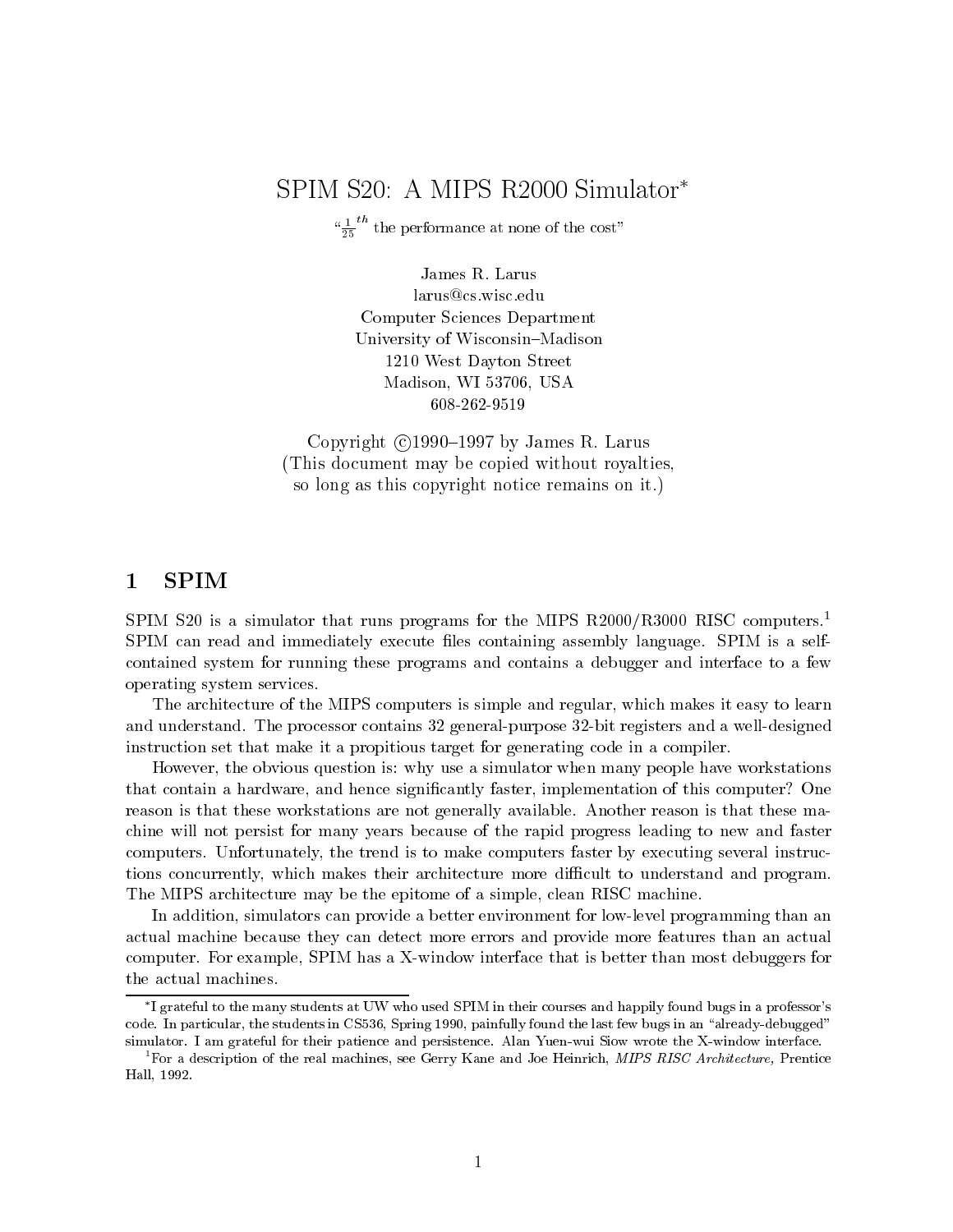Finally, simulators are an useful tool for studying computers and the programs that run on them. Because they are implemented in software, not silicon, they can be easily modified to add new instructions, build new systems such as multiprocessors, or simply to collect data.

# 1.1 Simulation of a Virtual Machine

The MIPS architecture, like that of most RISC computers, is difficult to program directly because of its delayed branches, delayed loads, and restricted address modes. This difficulty is tolerable since these computers were designed to be programmed in high-level languages and so present an interface designed for compilers, not programmers. A good part of the complexity results from delayed instructions. A delayed branch takes two cycles to execute. In the second cycle, the instruction immediately following the branch executes. This instruction can perform useful work that normally would have been done before the branch or it can be a nop (no operation). Similarly, *delayed loads* take two cycles so the instruction immediately following a load cannot use the value loaded from memory.

MIPS wisely choose to hide this complexity by implementing a *virtual machine* with their assembler. This virtual computer appears to have non-delayed branches and loads and a richer instruction set than the actual hardware. The assembler *reorganizes* (rearranges) instructions to fill the delay slots. It also simulates the additional, *pseudoinstructions* by generating short sequences of actual instructions.

By default, SPIM simulates the richer, virtual machine. It can also simulate the actual hardware. We will describe the virtual machine and only mention in passing features that do not belong to the actual hardware. In doing so, we are following the convention of MIPS assembly language programmers (and compilers), who routinely take advantage of the extended machine. Instructions marked with a dagger  $(+)$  are pseudoinstructions.

## 1.2 SPIM Interface

SPIM provides a simple terminal and a X-window interface. Both provide equivalent functionality, but the X interface is generally easier to use and more informative.

spim, the terminal version, and xspim, the X version, have the following command-line options:

-bare

Simulate a bare MIPS machine without pseudoinstructions or the additional addressing modes provided by the assembler. Implies -quiet.

```
-asm
```
Simulate the virtual MIPS machine provided by the assembler. This is the default.

```
-pseudo
```
Accept pseudoinstructions in assembly code.

```
-nopseudo
```
Do not accept pseudoinstructions in assembly code.

-notrap

Do not load the standard trap handler. This trap handler has two functions that must be assumed by the user's program. First, it handles traps. When a trap occurs, SPIM jumps to location 0x80000080, which should contain code to service the exception. Second,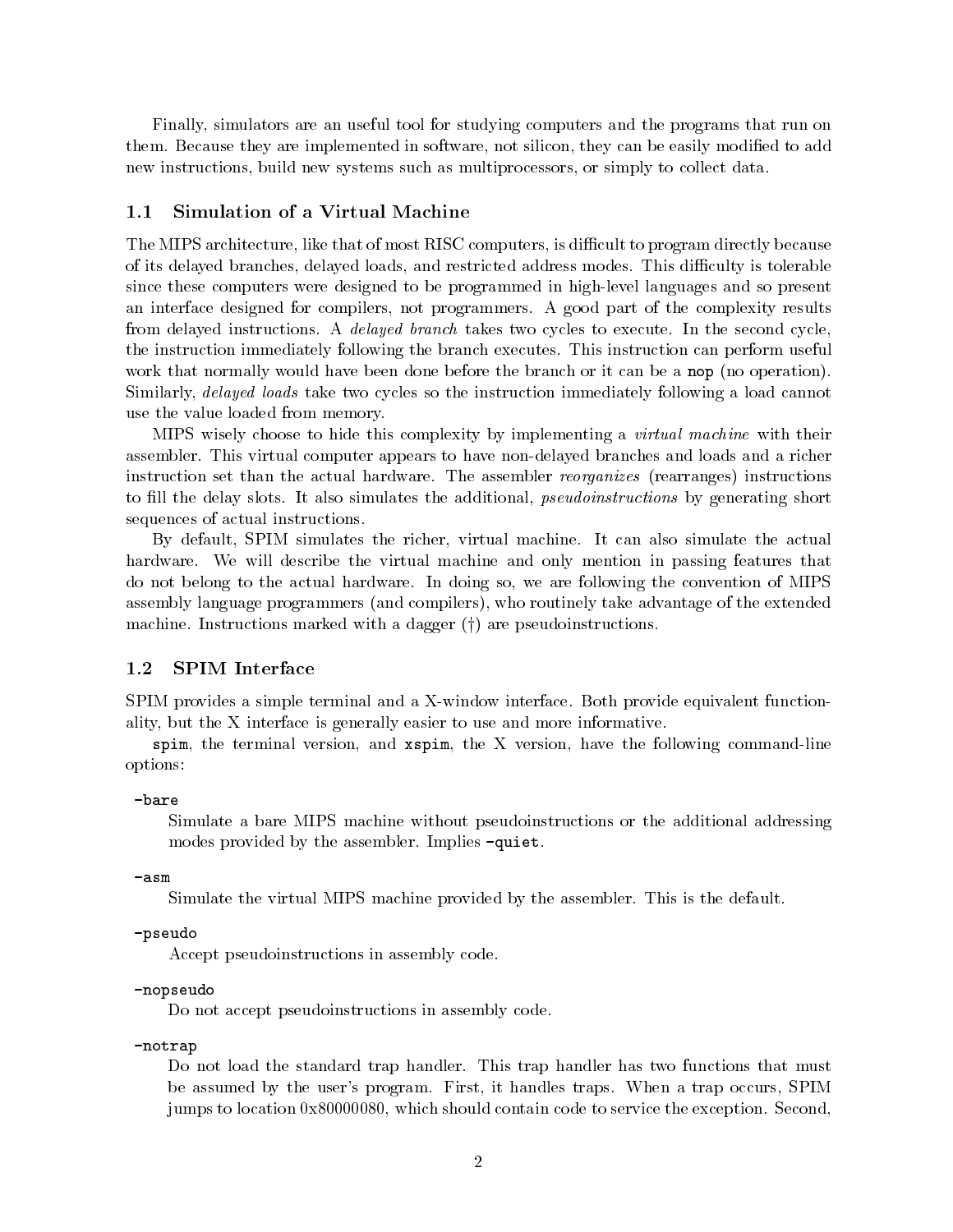this file contains startup code that invokes the routine main. Without the trap handler, execution begins at the instruction labeled \_start.

#### -trap

Load the standard trap handler. This is the default.

#### -trap file

Load the trap handler in the file.

## -noquiet

Print a message when an exception occurs. This is the default.

-quiet

Do not print a message at an exception.

```
-nomapped io
```
Disable the memory-mapped IO facility (see Section 5).

### -mapped io

Enable the memory-mapped IO facility (see Section 5). Programs that use SPIM syscalls (see Section 1.5) to read from the terminal should not also use memory-mapped IO.

# $-file$

Load and execute the assembly code in the file.

- -s seg size Sets the initial size of memory segment seg to be size bytes. The memory segments are named: text, data, stack, ktext, and kdata. For example, the pair of arguments -sdata <sup>2000000</sup> starts the user data segment at 2,000,000 bytes.
- -lseg size Sets the limit on how large memory segment seg can grow to be size bytes. The memory segments that can grow are: data, stack, and kdata.

#### 1.2.1Terminal Interface

The terminal interface (spim) provides the following commands:

## exit

Exit the simulator.

```
<u>read "file"</u>
```
Read *file* of assembly language commands into SPIM's memory. If the file has already been read into SPIM, the system should be cleared (see reinitialize, below) or global symbols will be multiply defined.

Synonym for read.

```
run <addr>
```
Start running a program. If the optional address addr is provided, the program starts at that address. Otherwise, the program starts at the global symbol start, which is defined by the default trap handler to call the routine at the global symbol main with the usual MIPS calling convention.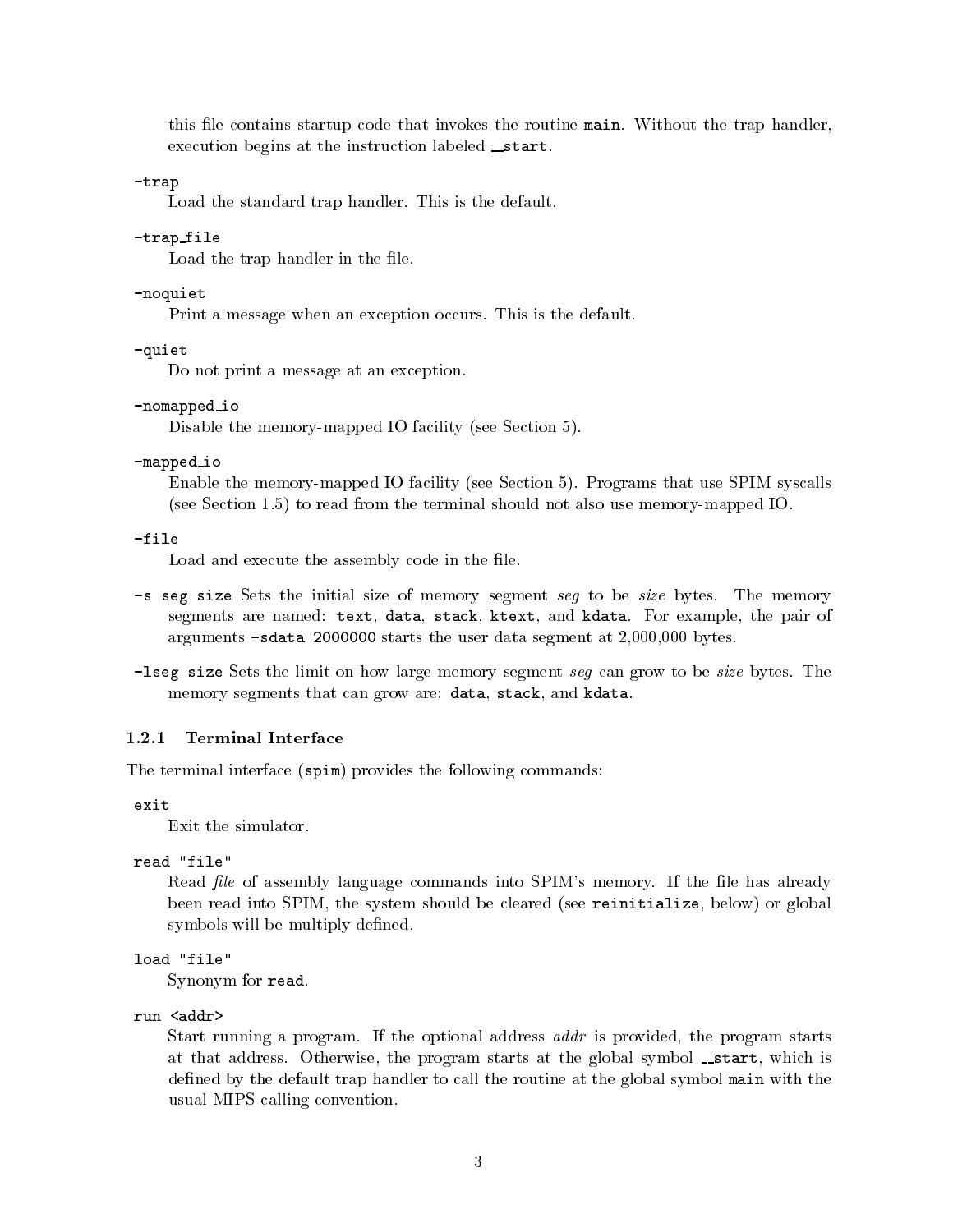#### step and the state of the state of the state of the state of the state of the state of the state of the state of the state of the state of the state of the state of the state of the state of the state of the state of the s

Step the program for  $N$  (default: 1) instructions. Print instructions as they execute.

## continue

Continue program execution without stepping.

### print = 200 minutes = 200 minutes = 200 minutes = 200 minutes = 200 minutes = 200 minutes = 200 minutes = 200

Print register N.

## print <u>that the state of the state of the state of the state of the state of the state of the state of the state of</u>

Print floating point register  $N$ .

### print addressed and addressed and addressed and addressed and addressed and addressed and addressed and addressed and

Print the contents of memory at address *addr*.

### print symmetry and symmetry symmetry

Print the contents of the symbol table, i.e., the addresses of the global (but not local) symbols. symbols.

### reinitialize

Clear the memory and registers.

### breakth and address the second contract of the second contract of the second contract of the second contract of the second contract of the second contract of the second contract of the second contract of the second contrac

Set a breakpoint at address *addr. addr* can be either a memory address or symbolic label.

### delete added added and the second contract of the second contract of the second contract of the second contract of the second contract of the second contract of the second contract of the second contract of the second cont

Delete all breakpoints at address *addr*.

## list

List all breakpoints.

#### .

Rest of line is an assembly instruction that is stored in memory.

 $\langle$ nl $\rangle$ 

A newline reexecutes previous command.

?

Print a help message.

Most commands can be abbreviated to their unique prefix e.g.,  $\exp$ ,  $\exp$ ,  $\exp$ ,  $\exp$ ,  $\exp$ ,  $\exp$ dangerous commands, such as reinitialize, require a longer prefix.

The X version of SPIM, xspim, looks different, but should operate in the same manner as spim. The X window has five panes (see Figure 1). The top pane displays the contents of the registers. It is continually updated, except while a program is running.

The next pane contains the buttons that control the simulator:

# quit

Exit from the simulator.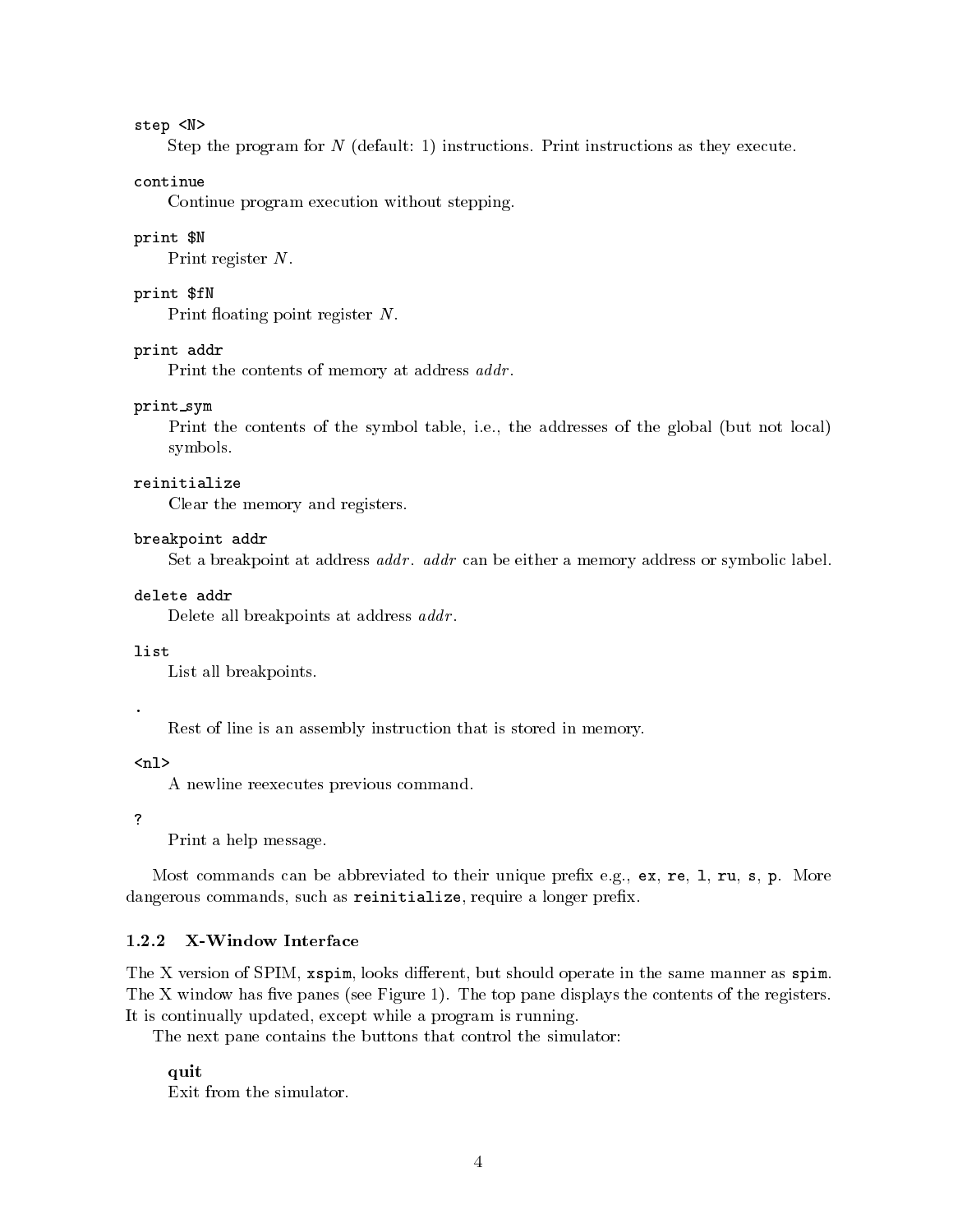

Figure 1: X-window interface to SPIM.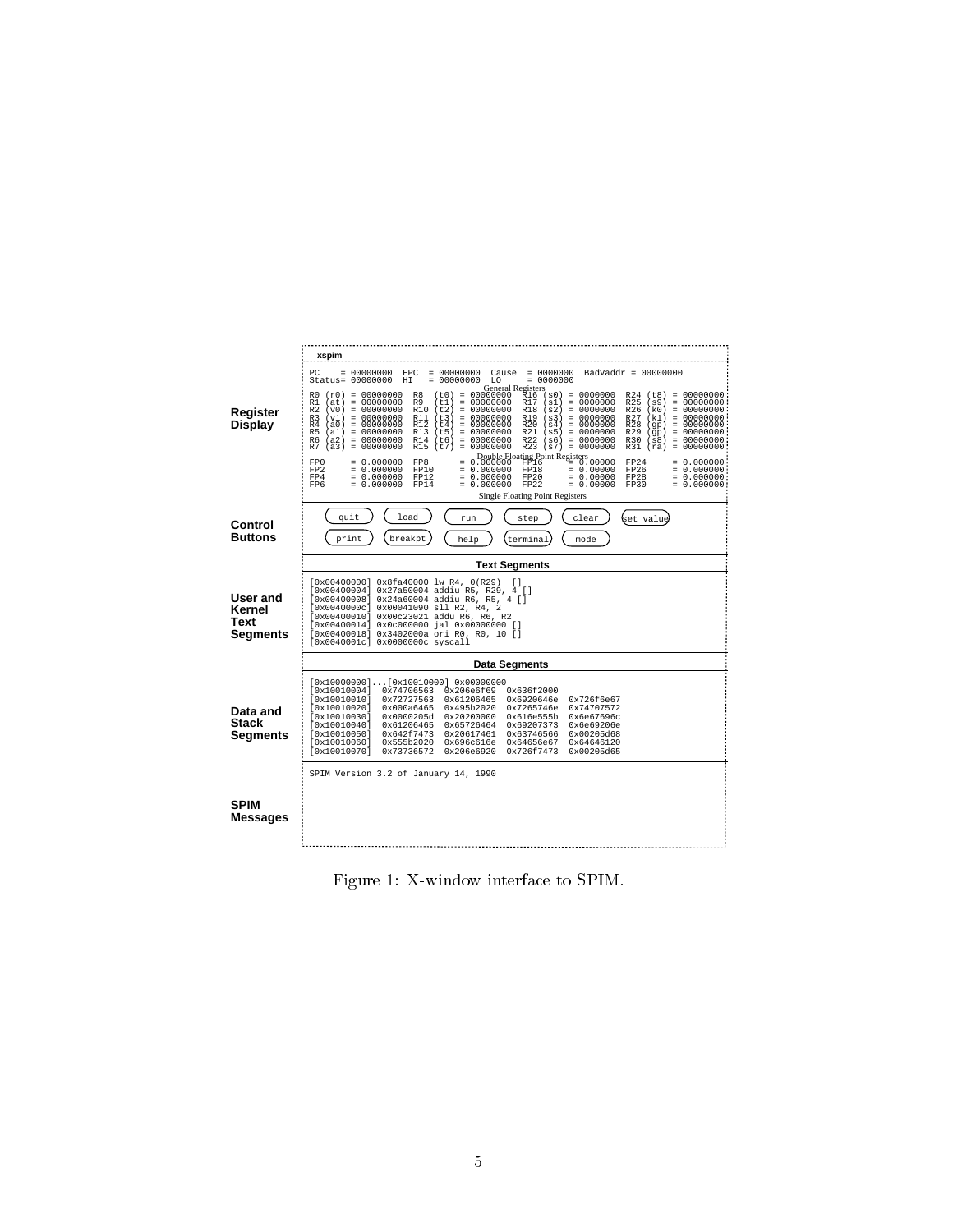loadRead a source file into memory.

run Start the program running.

stepSingle-step through a program.

clear Reinitialize registers or memory.

set value Set the value in a register or memory location.

printPrint the value in a register or memory location.

# breakpoint

Set or delete a breakpoint or list all breakpoints.

helpPrint a help message.

# terminal

Raise or hide the console window.

# mode

Set SPIM operating modes.

The next two panes display the memory contents. The top one shows instructions from the user and kernel text segments.<sup>2</sup> The first few instructions in the text segment are startup code  $($ **start**) that loads arge and argy into registers and invokes the main routine.

The lower of these two panes displays the data and stack segments. Both panes are updated as a program executes.

The bottom pane is used to display messages from the simulator. It does not display output from an executing program. When a program reads or writes, its IO appears in a separate window, called the Console, which pops up when needed.

# 1.3 Surprising Features

Although SPIM faithfully simulates the MIPS computer, it is a simulator and certain things are not identical to the actual computer. The most obvious differences are that instruction timing and the memory systems are not identical. SPIM does not simulate caches or memory latency, nor does it accurate reflect the delays for floating point operations or multiplies and divides.

Another surprise (which occurs on the real machine as well) is that a pseudoinstruction expands into several machine instructions. When single-stepping or examining memory, the instructions that you see are slightly different from the source program. The correspondence between the two sets of instructions is fairly simple since SPIM does not reorganize the instructions to fill delay slots.

 $2$ These instructions are real—not pseudo—MIPS instructions. SPIM translates assembler pseudoinstructions to 1-3 MIPS instructions before storing the program in memory. Each source instruction appears as a comment on the first instruction to which it is translated.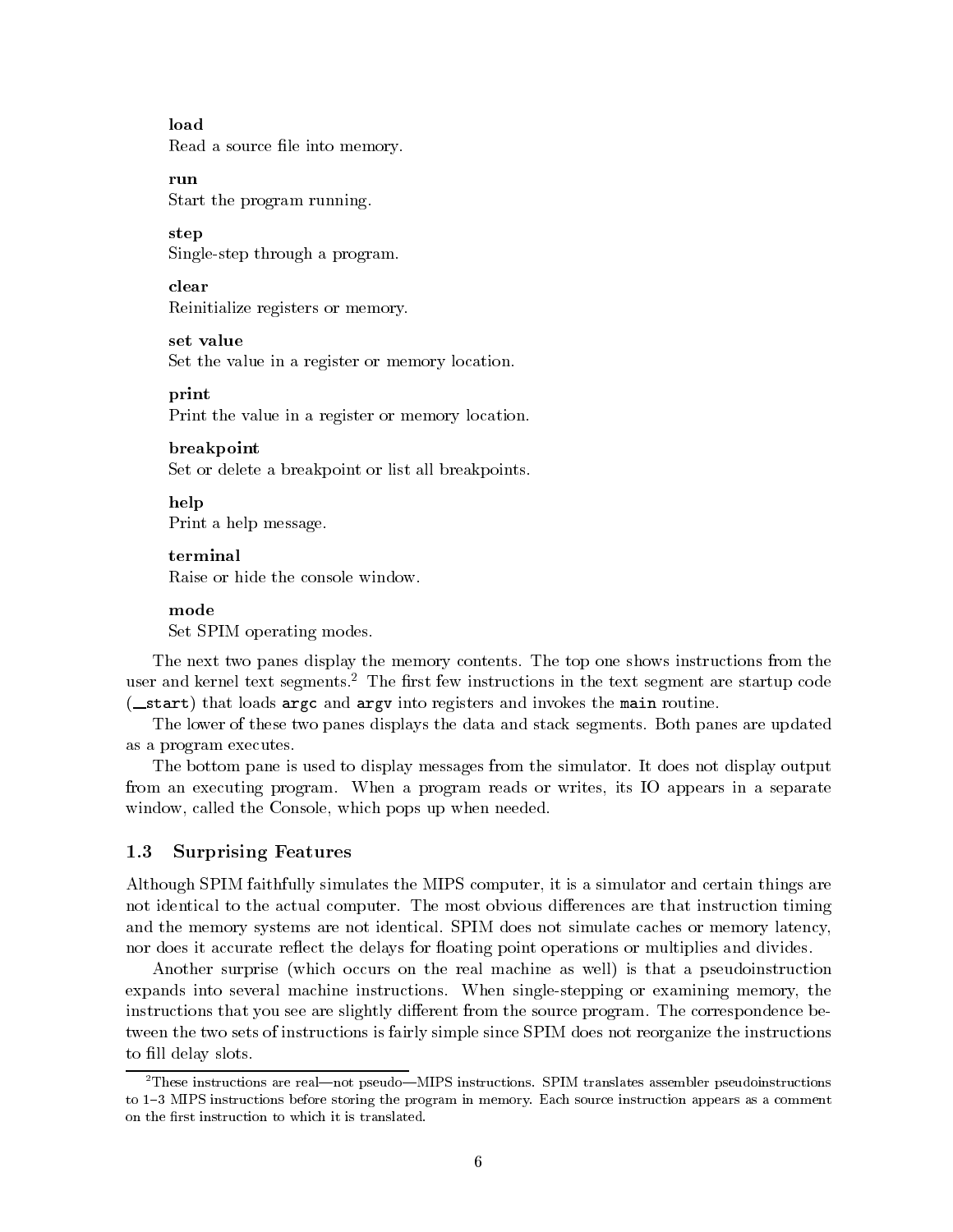# 1.4 Assembler Syntax

Comments in assembler files begin with a sharp-sign  $(\#)$ . Everything from the sharp-sign to the end of the line is ignored.

Identifiers are a sequence of alphanumeric characters, underbars (\_), and dots (.) that do not begin with a number. Opcodes for instructions are reserved words that are **not** valid identifiers. Labels are declared by putting them at the beginning of a line followed by a colon, for example:

```
.dataitem: .word 1
     .text.globl main
                            # Must be global
main: lw $t0, item
```
Strings are enclosed in double-quotes ("). Special characters in strings follow the C convention:

```
newline\mathbf{n}tab\lambdat
                           \lambda<sup>n</sup>
quote\mathbf{r}
```
SPIM supports a subset of the assembler directives provided by the MIPS assembler:

```
. and \mathbf{a} = \mathbf{a} is a set of \mathbf{a}
```
Align the next datum on a  $2^n$  byte boundary. For example,  $\lambda$  align 2 aligns the next value on a word boundary. .align 0 turns off automatic alignment of .half, .word, .float, and .double directives until the next .data or .kdata directive.

```
.ascii
```
Store the string in memory, but do not null-terminate it.

Store the string in memory and null-terminate it.

.byte b1, ..., bn

Store the *n* values in successive bytes of memory.

```
. data kan die kan die kan die kan die kan die kan die kan die kan die kan die kan die kan die kan die kan die
```
The following data items should be stored in the data segment. If the optional argument addr is present, the items are stored beginning at address addr.

```
.double d1, ..., dn
```
Store the  $n$  floating point double precision numbers in successive memory locations.

```
. extern symmetric state \sim
```
Declare that the datum stored at sym is size bytes large and is a global symbol. This directive enables the assembler to store the datum in a portion of the data segment that is efficiently accessed via register \$gp.

```
.float finished for a finished for the finished function of \mathbf{1}_{\mathbf{1}}
```
Store the  $n$  floating point single precision numbers in successive memory locations.

```
.globl sym
```
Declare that symbol sym is global and can be referenced from other files.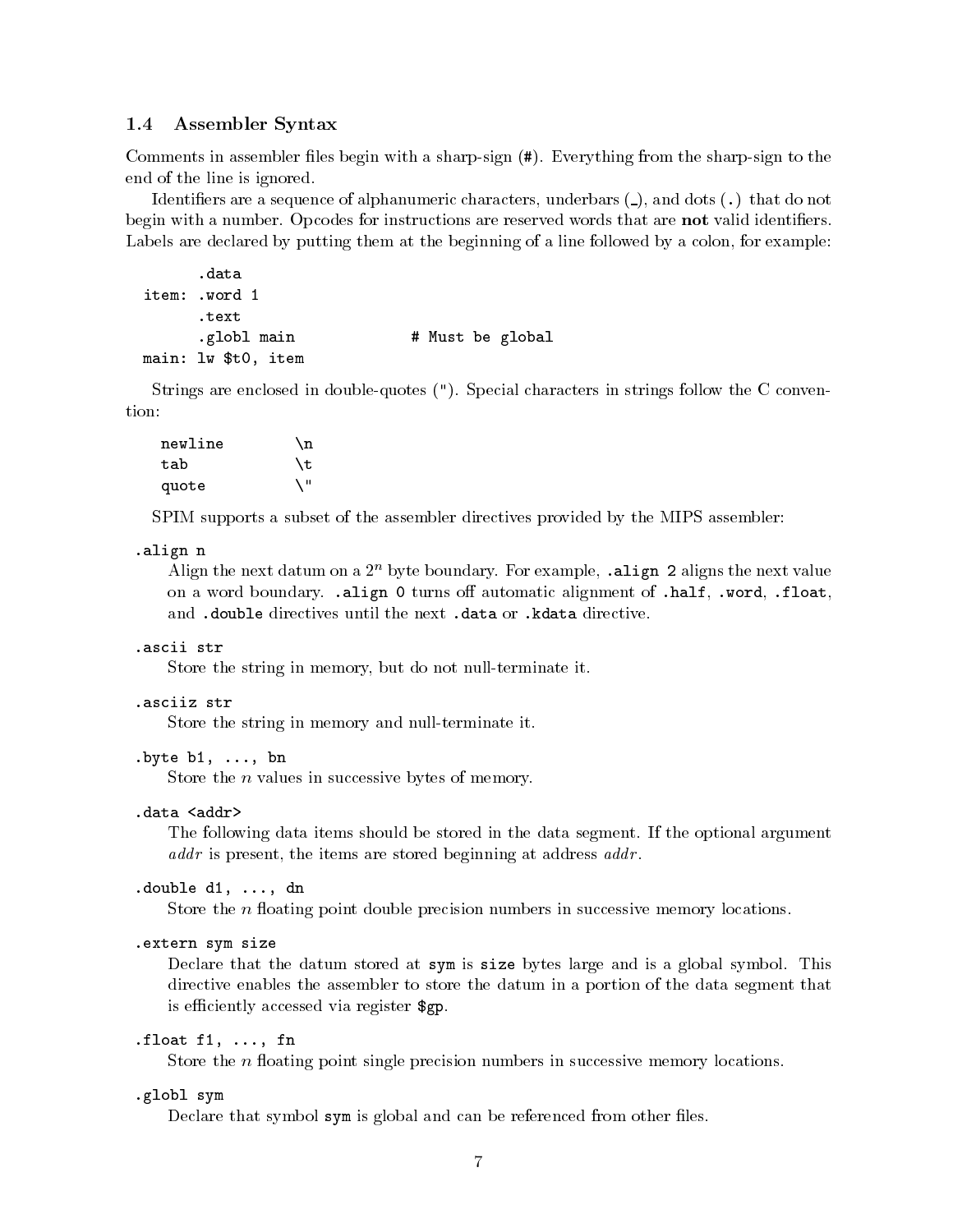| <b>Service</b> | System Call Code | Arguments                                  | Result             |
|----------------|------------------|--------------------------------------------|--------------------|
| print_int      |                  | $a0 = integer$                             |                    |
| print_float    |                  | $$f12 = float$                             |                    |
| print_double   | 3                | $$f12 = double$                            |                    |
| print_string   | 4                | $a0 = string$                              |                    |
| read_int       | 5                |                                            | integer (in $v0$ ) |
| read_float     |                  |                                            | float (in $$f0)$   |
| read_double    |                  |                                            | double $(in $f0)$  |
| read string    | 8                | $a0 = \text{buffer},$ $a1 = \text{length}$ |                    |
| sbrk           | 9                | $a =$ amount                               | address (in $v0$ ) |
| exit           | 10               |                                            |                    |

Table 1: System services.

# .half his holds in the case of the contract of the contract of the contract of the contract of the contract of

Store the *n* 16-bit quantities in successive memory halfwords.

The following data items should be stored in the kernel data segment. If the optional argument *addr* is present, the items are stored beginning at address *addr*.

The next items are put in the kernel text segment. In SPIM, these items may only be instructions or words (see the .word directive below). If the optional argument *addr* is present, the items are stored beginning at address addr .

## .space <sup>n</sup>

Allocate <sup>n</sup> bytes of space in the current segment (which must be the data segment in SPIM).

# .text <addr>

The next items are put in the user text segment. In SPIM, these items may only be instructions or words (see the .word directive below). If the optional argument  $\alpha d\alpha$  is present, the items are stored beginning at address *addr*.

```
.w.e.u.u., ..., ...
```
Store the *n* 32-bit quantities in successive memory words.

SPIM does not distinguish various parts of the data segment (.data, .rdata, and .sdata).

# 1.5 System Calls

SPIM provides a small set of operating-system-like services through the system call (syscall) instruction. To request a service, a program loads the system call code (see Table 1) into register  $\ddotsc$  and the arguments into registers  $\ddotsc$  and  $\ddotsc$  is  $\ddotsc$  for the callision  $\ddotsc$  and  $\ddotsc$   $\ddotsc$   $\ddotsc$ that return values put their result in register  $\sqrt{$v$}$  (or  $\sqrt{$f$}$  for floating point results). For example, to print "the answer =  $5$ ", use the commands:

```
.data.text
```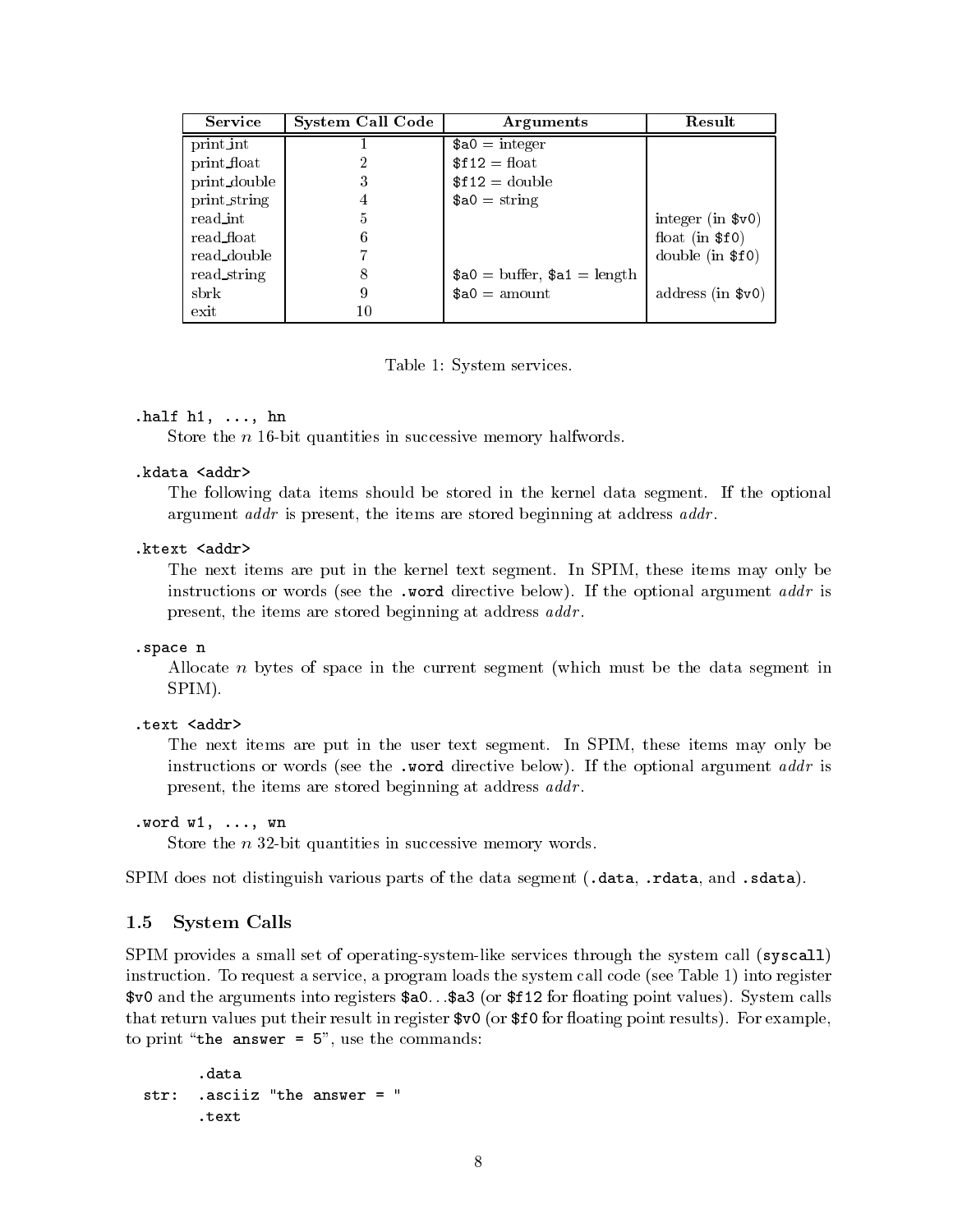

Figure 2: MIPS R2000 CPU and FPU

| li $v0, 4$   | # system call code for print_str |
|--------------|----------------------------------|
| la \$a0, str | # address of string to print     |
| syscall      | # print the string               |
| $li$ $v0, 1$ | # system call code for print_int |
| li $$a0, 5$  | # integer to print               |
| syscall      | # print it                       |

print int is passed an integer and prints it on the console. print float prints a single floating point number. print\_double prints a double precision number. print\_string is passed a pointer to a null-terminated string, which it writes to the console.

read float, read float, and read double read and including the input up to and including the including the control newline. Characters following the number are ignored. read\_string has the same semantics as the Unix library routine fgets. It reads up to  $n-1$  characters into a buffer and terminates the string with a null byte. If there are fewer characters on the current line, it reads through the newline and again null-terminates the string. Warning: programs that use these syscalls to read from the terminal should not use memory-mapped IO (see Section 5).

sbrk returns a pointer to a block of memory containing <sup>n</sup> additional bytes. exit stops a program from running.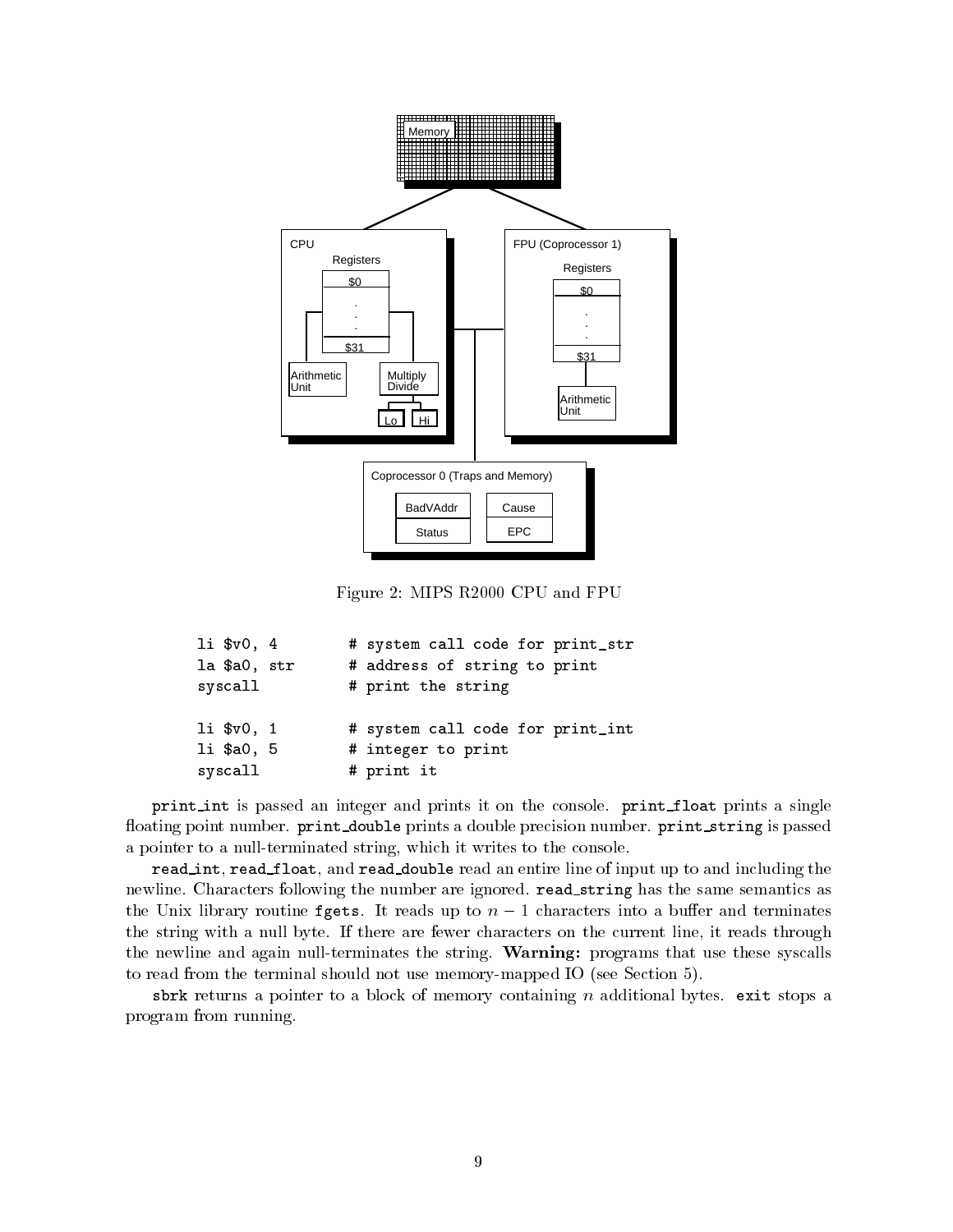| <b>Register Name</b>       | <b>Number</b>    | Usage                                   |
|----------------------------|------------------|-----------------------------------------|
| zero                       | $\boldsymbol{0}$ | Constant 0                              |
| at                         | 1                | Reserved for assembler                  |
| v <sub>0</sub>             | $\overline{2}$   | Expression evaluation and               |
| v1                         | 3                | results of a function                   |
| a <sub>0</sub>             | $\overline{4}$   | Argument 1                              |
| a1                         | $\overline{5}$   | Argument 2                              |
| a2                         | 6                | Argument 3                              |
| a3                         | 7                | Argument 4                              |
| t0                         | 8                | Temporary (not preserved across call)   |
| t1                         | 9                | Temporary (not preserved across call)   |
| t2                         | 10               | Temporary (not preserved across call)   |
| t3                         | 11               | Temporary (not preserved across call)   |
| t4                         | 12               | Temporary (not preserved across call)   |
| t5                         | 13               | Temporary (not preserved across call)   |
| t6                         | 14               | Temporary (not preserved across call)   |
| t7                         | 15               | Temporary (not preserved across call)   |
| s0                         | 16               | Saved temporary (preserved across call) |
| s1                         | 17               | Saved temporary (preserved across call) |
| s2                         | 18               | Saved temporary (preserved across call) |
| s3                         | 19               | Saved temporary (preserved across call) |
| $\ensuremath{\mathrm{s}}4$ | 20               | Saved temporary (preserved across call) |
| s5                         | 21               | Saved temporary (preserved across call) |
| s6                         | 22               | Saved temporary (preserved across call) |
| s7                         | 23               | Saved temporary (preserved across call) |
| t8                         | $\sqrt{24}$      | Temporary (not preserved across call)   |
| $\rm t9$                   | 25               | Temporary (not preserved across call)   |
| k0                         | 26               | Reserved for OS kernel                  |
| k1                         | 27               | Reserved for OS kernel                  |
| gp                         | 28               | Pointer to global area                  |
| sp                         | 29               | Stack pointer                           |
| fp                         | 30               | Frame pointer                           |
| ra                         | 31               | Return address (used by function call)  |

Table 2: MIPS registers and the convention governing their use.

#### 2Description of the MIPS R2000

A MIPS processor consists of an integer processing unit (the CPU) and a collection of coprocessors that perform ancillary tasks or operate on other types of data such as floating point numbers (see Figure 2). SPIM simulates two coprocessors. Coprocessor 0 handles traps, exceptions, and the virtual memory system. SPIM simulates most of the first two and entirely omits details of the memory system. Coprocessor 1 is the floating point unit. SPIM simulates most aspects of this unit.

# 2.1 CPU Registers

The MIPS (and SPIM) central processing unit contains 32 general purpose 32-bit registers that are numbered 0-31. Register n is designated by  $\mathfrak{In}$ . Register  $\mathfrak{so}$  always contains the hardwired value 0. MIPS has established a set of conventions as to how registers should be used. These suggestions are guidelines, which are not enforced by the hardware. However a program that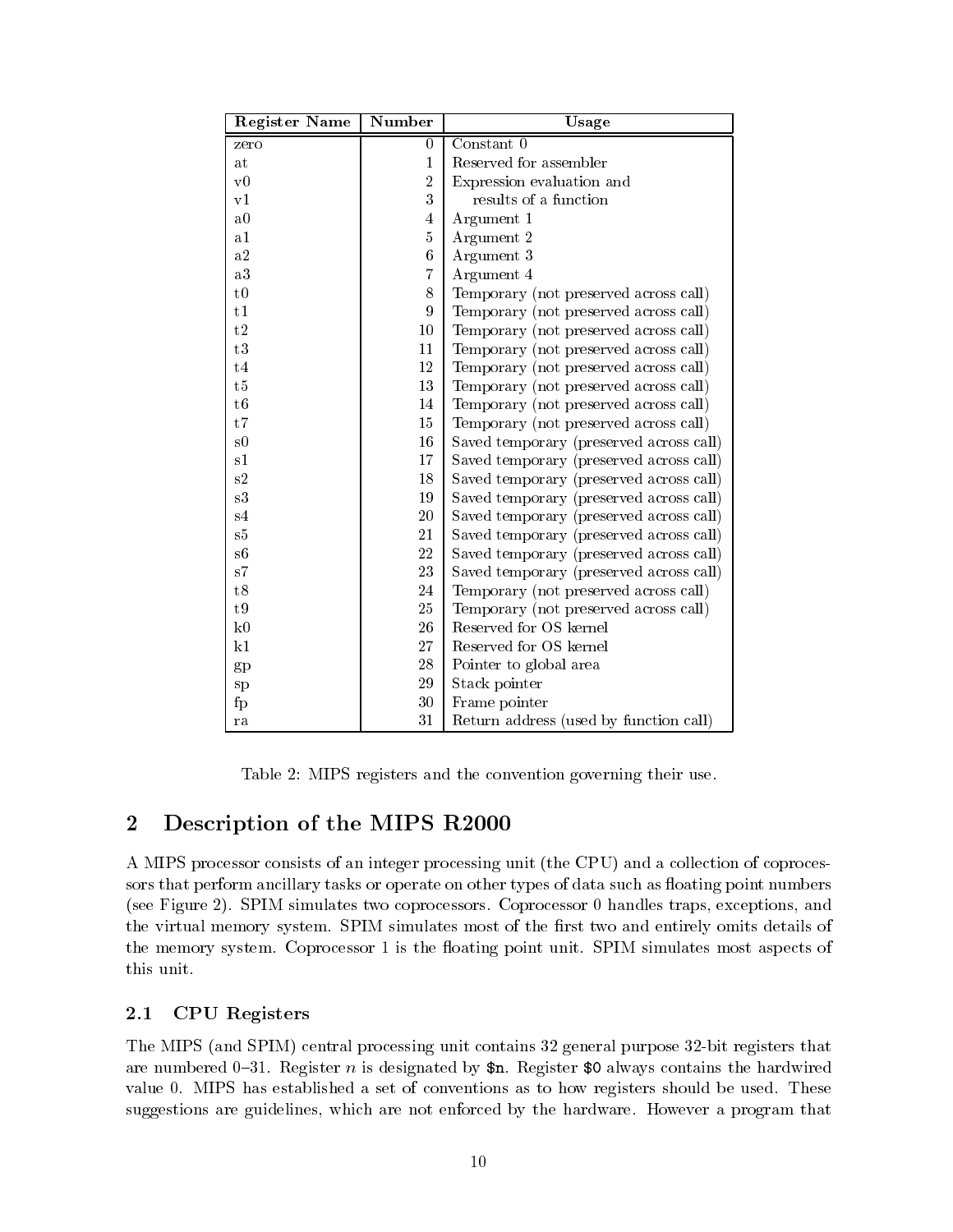

Figure 3: The Status register.

violates them will not work properly with other software. Table 2 lists the registers and describes their intended use.

Registers  $\text{Sat}(1)$ ,  $\text{ko}(26)$ , and  $\text{Ext}(27)$  are reserved for use by the assembler and operating system.

Registers  $a_0$ – $a_3$  (4–7) are used to pass the first four arguments to routines (remaining arguments are passed on the stack). Registers  $\sqrt{$v]}$  and  $\sqrt{$v]}$  (2, 3) are used to return values from functions. Registers  $t0$ - $t0$  (8-15, 24, 25) are caller-saved registers used for temporary quantities that do not need to be preserved across calls. Registers  $$s0-\$s7 (16-23)$  are calleesaved registers that hold long-lived values that should be preserved across calls.

Register  $\$ sp (29) is the stack pointer, which points to the last location in use on the stack.<sup>3</sup> Register  $f_p(30)$  is the frame pointer.<sup>4</sup> Register  $f_a(31)$  is written with the return address for a call by the jal instruction.

Register \$gp (28) is a global pointer that points into the middle of a 64K block of memory in the heap that holds constants and global variables. The objects in this heap can be quickly accessed with a single load or store instruction.

In addition, coprocessor 0 contains registers that are useful to handle exceptions. SPIM does not implement all of these registers, since they are not of much use in a simulator or are part of the memory system, which is not implemented. However, it does provide the following:

| <b>Register Name   Number</b> |    | Usage                                              |
|-------------------------------|----|----------------------------------------------------|
| BadVAddr                      |    | Memory address at which address exception occurred |
| Status                        | 12 | Interrupt mask and enable bits                     |
| Cause                         | 13 | Exception type and pending interrupt bits          |
| <b>EPC</b>                    | 14 | Address of instruction that caused exception       |

These registers are part of coprocessor 0's register set and are accessed by the lwc0, mfc0, mtc0, and swc0 instructions.

Figure 3 describes the bits in the Status register that are implemented by SPIM. The interrupt mask contains a bit for each of the interruptation in the situation of the state is one, interested that level are allowed. If the bit is zero, interrupts at that level are disabled. The low six bits of the Status register implement a three-level stack for the kernel/user and interrupt enable bits. The kernel/user bit is 0 if the program was running in the kernel when the interrupt occurred and 1 if it was in user mode. If the interrupt enable bit is 1, interrupts are allowed.

In earlier version of SPIM, \$sp was documented as pointing at the first free word on the stack (not the last word of the stack frame). Recent MIPS documents have made it clear that this was an error. Both conventions work equally well, but we choose to follow the real system.

<sup>4</sup>The MIPS compiler does not use a frame pointer, so this register is used as callee-saved register \$s8.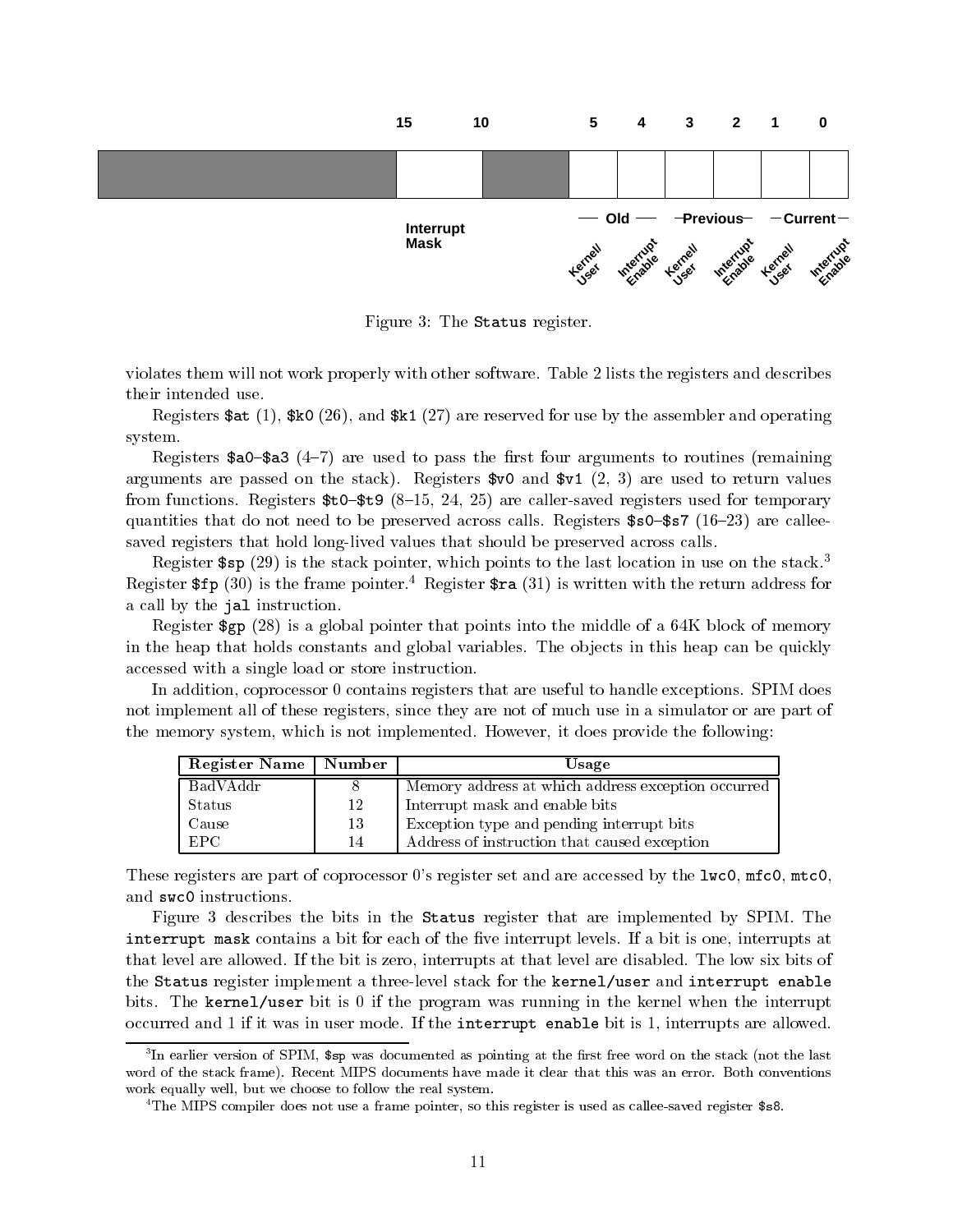

Figure 4: The Cause register.

If it is 0, they are disabled. At an interrupt, these six bits are shifted left by two bits, so the current bits become the previous bits and the previous bits become the old bits. The current bits are both set to 0 (i.e., kernel mode with interrupts disabled).

Figure 4 describes the bits in the Cause registers. The five pending interrupt bits correspond to the five interrupt levels. A bit becomes 1 when an interrupt at its level has occurred but has not been serviced. The exception code register contains a code from the following table describing the cause of an exception.

| Number | Name         | Description                                         |
|--------|--------------|-----------------------------------------------------|
|        | <b>INT</b>   | External interrupt                                  |
| 4      | ADDRL        | Address error exception (load or instruction fetch) |
| 5      | <b>ADDRS</b> | Address error exception (store)                     |
| 6      | <b>IBUS</b>  | Bus error on instruction fetch                      |
|        | <b>DBUS</b>  | Bus error on data load or store                     |
| 8      | SYSCALL      | Syscall exception                                   |
| 9      | <b>BKPT</b>  | Breakpoint exception                                |
| 10     | RІ           | Reserved instruction exception                      |
| 12     |              | Arithmetic overflow exception                       |

# 2.2 Byte Order

Processors can number the bytes within a word to make the byte with the lowest number either the leftmost or rightmost one. The convention used by a machine is its byte order. MIPS processors can operate with either big-endian byte order:

$$
\frac{\text{Byte}\ \#}{\begin{array}{|c|c|c|}\hline 0 & 1 & 2 & 3 \\ \hline \end{array}}
$$

or little-endian byte order:

$$
\frac{\text{Byte}\ \#}{3\ \ 2\ \ 1\ \ 0}
$$

SPIM operates with both byte orders. SPIM's byte order is determined by the byte order of the underlying hardware running the simulator. On a DECstation 3100, SPIM is little-endian, while on a HP Bobcat, Sun 4 or PC/RT, SPIM is big-endian.

# 2.3 Addressing Modes

MIPS is a load/store architecture, which means that only load and store instructions access memory. Computation instructions operate only on values in registers. The bare machine provides only one memory addressing mode:  $c(rx)$ , which uses the sum of the immediate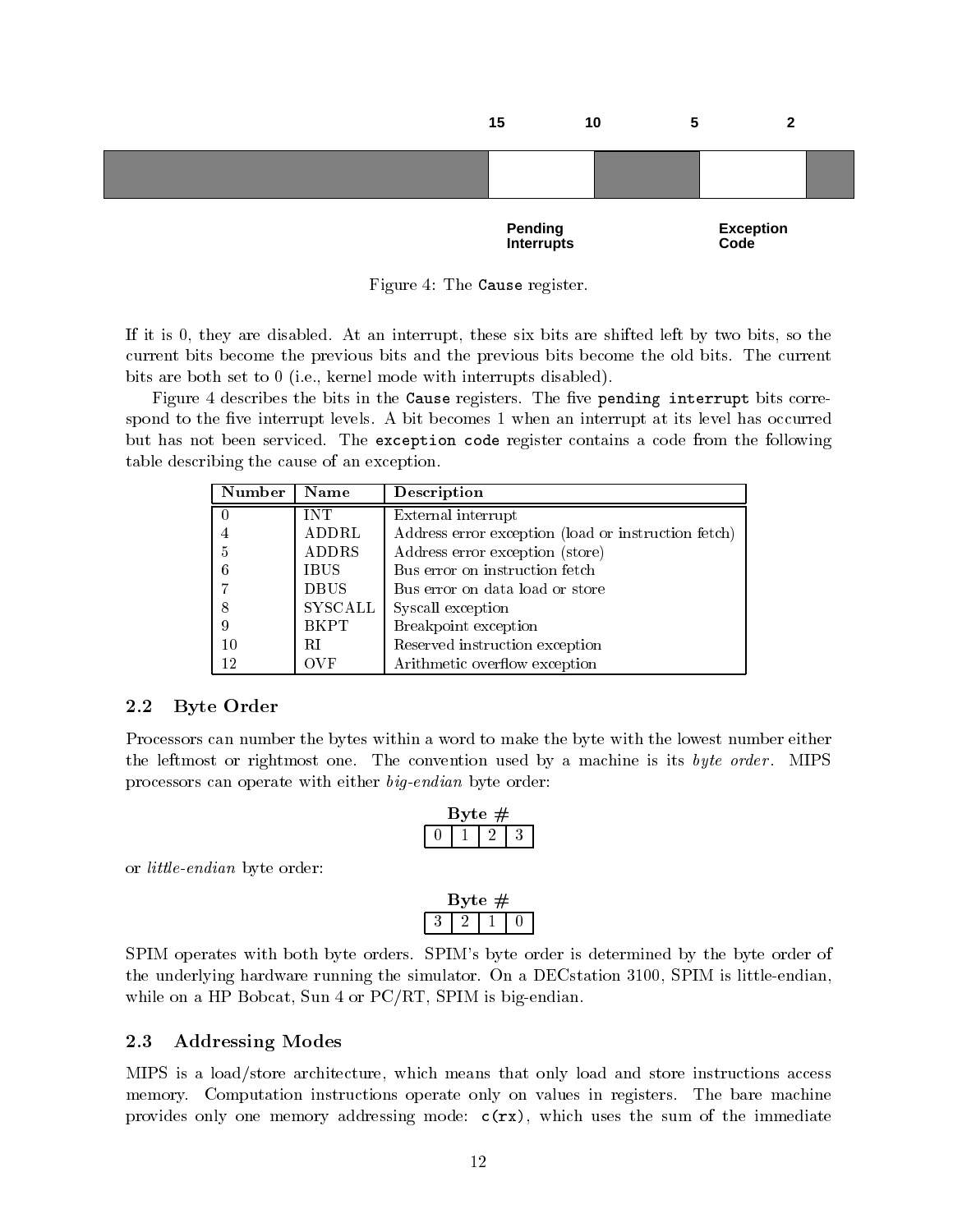| Format                      | <b>Address Computation</b>                                    |
|-----------------------------|---------------------------------------------------------------|
| (register)                  | contents of register                                          |
| imm                         | immediate                                                     |
| imm (register)              | $immediate + contents of register$                            |
| symbol                      | address of symbol                                             |
| symbol $\pm$ imm            | address of symbol $+$ or $-$ immediate                        |
| symbol $\pm$ imm (register) | address of symbol + or $-$ (immediate + contents of register) |

(integer) <sup>c</sup> and the contents of register rx as the address. The virtual machine provides the following addressing modes for load and store instructions:

Most load and store instructions operate only on aligned data. A quantity is *aligned* if its memory address is a multiple of its size in bytes. Therefore, a halfword object must be stored at even addresses and a full word object must be stored at addresses that are a multiple of 4. However, MIPS provides some instructions for manipulating unaligned data.

#### 2.4 Arithmetic and Logical Instructions

In all instructions below, Src2 can either be a register or an immediate value (a 16 bit integer). The immediate forms of the instructions are only included for reference. The assembler will translate the more general form of an instruction (e.g., add) into the immediate form (e.g., addi) if the second argument is constant.

abs Rdest, Rsrc  $A$ bsolute Value y

Put the absolute value of the integer from register Rsrc in register Rdest.

| add Rdest, Rsrc1, Src2                                                                 | Addition (with overflow)              |
|----------------------------------------------------------------------------------------|---------------------------------------|
| addi Rdest, Rsrc1, Imm                                                                 | Addition Immediate (with overflow)    |
| addu Rdest, Rsrc1, Src2                                                                | Addition (without overflow)           |
| addiu Rdest, Rsrc1, Imm                                                                | Addition Immediate (without overflow) |
| Put the sum of the integers from register Rsrc1 and Src2 (or Imm) into register Rdest. |                                       |

and Roman Richard Roman Roman Richard Roman Richard Roman Richard Roman Richard Roman Richard Roman Richard Ro and Robert, Radio II, Imm and Immediately include the contract of the contract of the contract of the contract of the contract of the contract of the contract of the contract of the contract of the contract of the contract Put the logical AND of the integers from register Rsrc1 and Src2 (or Imm) into register Rdest.

div Rsrc1, Rsrc2 Divide (signed) divu Rsrc1, Rsrc2 Divide (unsigned) Divide the contents of the two registers. divu treats is operands as unsigned values. Leave the quotient in register lo and the remainder in register hi. Note that if an operand is negative, the remainder is unspecied by the MIPS architecture and depends on the conventions of the machine on which SPIM is run.

div Rdest, Rsrc1, Src2 Divide (signed, with overflow)<sup>†</sup> divu Rdest, Rsrc1, Src2 Divide (unsigned, without overflow)<sup>†</sup> Put the quotient of the integers from register Rsrc1 and Src2 into register Rdest. divu treats is operands as unsigned values.

| mul Rdest, Rsrc1, Src2  | Multiply (without overflow) $\dagger$ |
|-------------------------|---------------------------------------|
| mulo Rdest, Rsrc1, Src2 | Multiply (with overflow) $\dagger$    |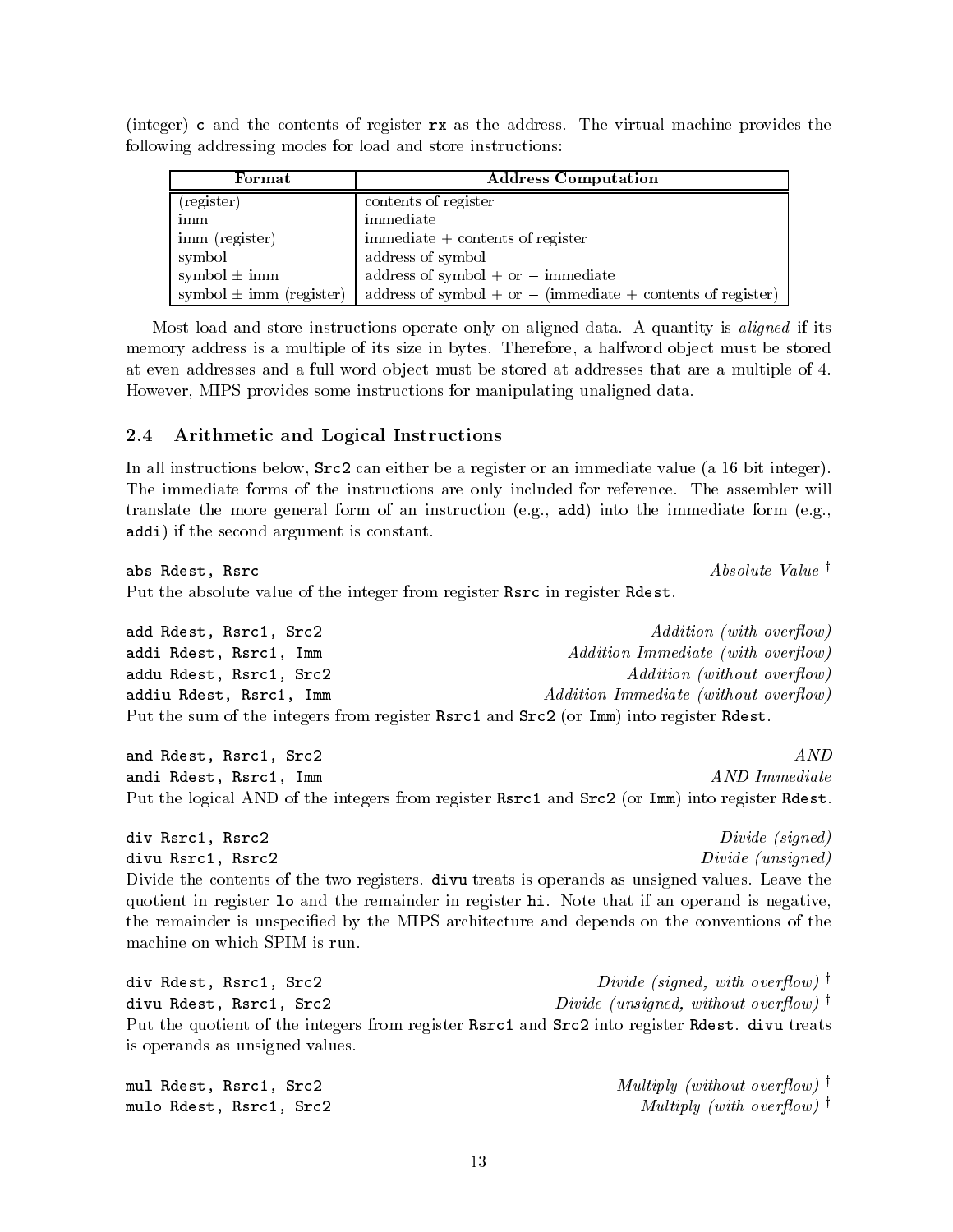mulou Rdest, Rsrc1, Src2 Unsigned Multiply (with overflow)<sup>†</sup> Put the product of the integers from register Rsrc1 and Src2 into register Rdest. multiply and a set of a state of the set of the set of the set of the set of the set of the set of the set of t Unsigned Multiply multu Rsrc1, Rsrc2 Multiply the contents of the two registers. Leave the low-order word of the product in register lo and the high-word in register hi. Negate Value (with overflow)  $\dagger$ neg Rdest, Rsrc negu Rdest, Rsrc Negate Value (without overflow)  $\dagger$ Put the negative of the integer from register Rsrc into register Rdest. nor Roman and Roman and Roman and Roman and Roman and Roman and Roman and Roman and Roman and Roman and Roman Put the logical NOR of the integers from register Rsrc1 and Src2 into register Rdest.  $\blacksquare$ not Rdest, Rsrc  $NUI$  yields the set of  $NUI$  yields  $NUI$  yields  $NUI$  yields  $NUI$  yields  $NUI$  yields  $NUI$  yields  $NUI$  yields  $NUI$  yields  $NUI$  yields  $NUI$  yields  $NUI$  yields  $NUI$  yields  $NUI$  yields  $NUI$  yields  $NUI$  yie Put the bitwise logical negation of the integer from register Rsrc into register Rdest.  $\overline{OR}$ or Rdest, Rsrc1, Src2 OR ori Radio Romanica Romanica e a constructive control de la constructive control de la construction de la constr Put the logical OR of the integers from register Rsrc1 and Src2 (or Imm) into register Rdest.  $r$ em Rdest, Rsrc1, Src2  $R$ emainder y remu Rdest, Rsrc1, Src2 Unsigned Remainder  $\dagger$ Put the remainder from dividing the integer in register Rsrc1 by the integer in Src2 into register Rdest. Note that if an operand is negative, the remainder is unspecified by the MIPS architecture and depends on the conventions of the machine on which SPIM is run. rol Rdest, Rsrc1, Src2  $R_{OL}$  Rotate Left y  ${\tt root}$  ror  ${\tt R}{\tt 0}$  rates  ${\tt R}{\tt 0}$  rates  ${\tt R}{\tt 0}$  and  ${\tt R}{\tt 0}$  and  ${\tt R}{\tt 0}$  and  ${\tt R}{\tt 0}$  and  ${\tt R}{\tt 0}$  and  ${\tt R}{\tt 0}$  and  ${\tt R}{\tt 0}$  and  ${\tt R}{\tt 0}$  and  ${\tt R}{\tt 0}$  and  ${\tt R}{\tt 0}$  and  ${\tt R}{\tt 0}$  an Rotate the contents of register Rsrc1 left (right) by the distance indicated by Src2 and put the result in register Rdest. sll Roman Shift Logical Roman Shift Logical Roman Shift Logical Roman Shift Logical Roman Shift Logical Roman Shift Logical Roman Shift Logical Roman Shift Logical Roman Shift Logical Roman Shift Logical Roman Shift Logica Shift Left Logical Variable sllv Rdest, Rsrc1, Rsrc2 sra Rdest, Rsrc1, Src2 Shift Right Arithmetic srav Rdest, Rsrc1, Rsrc2 Shift Right Arithmetic Variable sie Roman in Roman de Paris de Shift Right Right Right Right Logical Shift Right Right Right Right Right Right Right Right Right Right Right Right Right Right Right Right Right Right Right Right Right Right Right Right Rig Shift Right Logical Variable srlv Rdest, Rsrc1, Rsrc2 Shift the contents of register Rsrc1 left (right) by the distance indicated by Src2 (Rsrc2) and put the result in register Rdest. subtractive relationship over the contract of the contract of the contract of the contract of the contract of the contract of the contract of the contract of the contract of the contract of the contract of the contract of subu Rdest, Rsrc1, Src2 Subtract (without overflow) Put the difference of the integers from register Rsrc1 and Src2 into register Rdest.

xor Rdest, Rsrc1, Src2 XOR xori Romania, Rsrcan, Rsrcan, Rsrcan, Rsrcan, Rsrcan, Rsrcan, Rsrcan, Rsrcan, Rsrcan, Rsrcan, Rsrcan, Rsrcan, Put the logical XOR of the integers from register Rsrc1 and Src2 (or Imm) into register Rdest.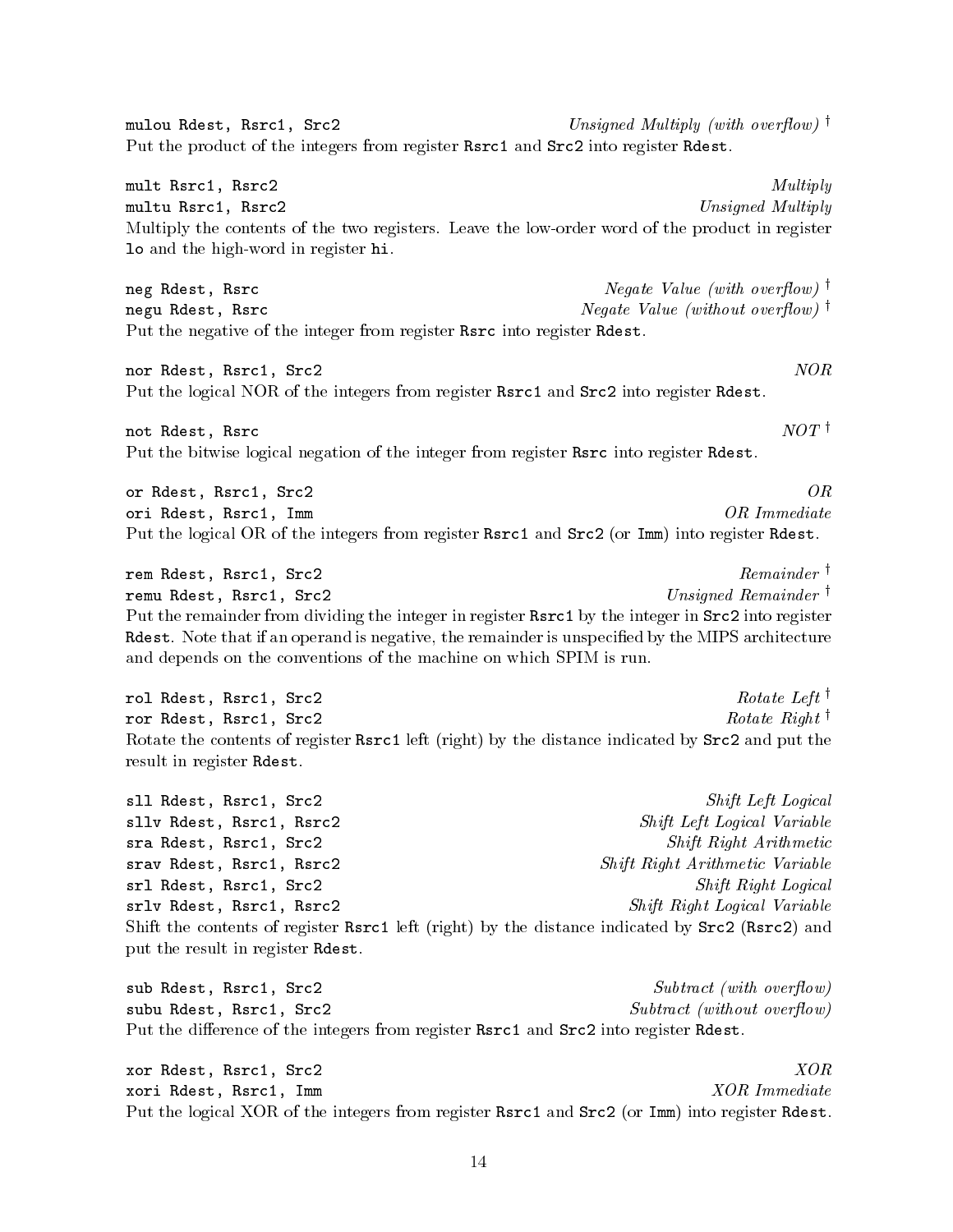# 2.5 Constant-Manipulating Instructions

Move the immediate imm into register Rdest.

li Rdest, imm

lui Rdest, imm Load Upper Immediate Load the lower halfword of the immediate imm into the upper halfword of register Rdest. The lower bits of the register are set to 0. 2.6 Comparison Instructions In all instructions below, Src2 can either be a register or an immediate value (a 16 bit integer).  $\mathcal{S}$ eq Rdest, Rsrc1, Src2  $\mathcal{S}^{e}$ t Equal y Set register Rdest to 1 if register Rsrc1 equals Src2 and to be 0 otherwise. sge Rdest, Rsrc1, Src2  $Set$  Greater Than Equal  $\dagger$ sgeu Rdest, Rsrc1, Src2  $Set~ Greater~ Than~ Equal~Unsigned$ <sup>†</sup> Set register Rdest to 1 if register Rsrc1 is greater than or equal to Src2 and to 0 otherwise.  $\mathcal{S}$ gt Rdest, Rsrc1, Src2  $\mathcal{S}$ et Greater Than you  $\mathcal{S}$ et Greater Than you sgtu Rdest, Rsrc1, Src2  $Set\; Greater\; Than\; Unsigned\;†$ Set register Rdest to 1 if register Rsrc1 is greater than Src2 and to 0 otherwise. sle Rdest, Rsrc1, Src2  $Set$  Less Than Equal  $\dagger$ sleu Rdest, Rsrc1, Src2  $Set \; Less \; Than \; Equal \; Unsigned \dagger$ Set register Rdest to 1 if register Rsrc1 is less than or equal to Src2 and to 0 otherwise. s and the slut Research and the set  $\mathcal{N} \cup \mathcal{N}$  and  $\mathcal{N} \cup \mathcal{N}$  . The set  $\mathcal{N} \cup \mathcal{N}$ slti Rdest, Rsrc1, Imm Set Less Than Immediate sltu Rdest, Rsrc1, Src2 Set Less Than Unsigned sltiu Rdest, Rsrc1, Imm Set Less Than Unsigned Immediate Set register Rdest to 1 if register Rsrc1 is less than Src2 (or Imm) and to 0 otherwise.

 $\mathcal{S}$ ne Rdest, Rsrc1, Src2 Set Not Equal y Set Not Equal y Set Not Equal y Set Not Equal y Set Not Equal y Set Not Equal y Set Not Equal y Set Not Equal y Set Not Equal y Set Not Equal y Set Not Equal y Set Not Equal y Set register Rdest to 1 if register Rsrc1 is not equal to Src2 and to 0 otherwise.

# 2.7 Branch and Jump Instructions

In all instructions below, Src2 can either be a register or an immediate value (integer). Branch instructions use a signed 16-bit offset field; hence they can jump  $2^{15} - 1$  *instructions* (not bytes) forward or  $2^{15}$  instructions backwards. The jump instruction contains a 26 bit address field.

# b label

Branch instruction  $\dagger$ 

 $Load\ Immediate$ <sup>†</sup>

Unconditionally branch to the instruction at the label.

bczt label Branch Coprocessor z True bc zf label and the set of the Branch Coprocessor z False Conditionally branch to the instruction at the label if coprocessor  $z$ 's condition flag is true (false).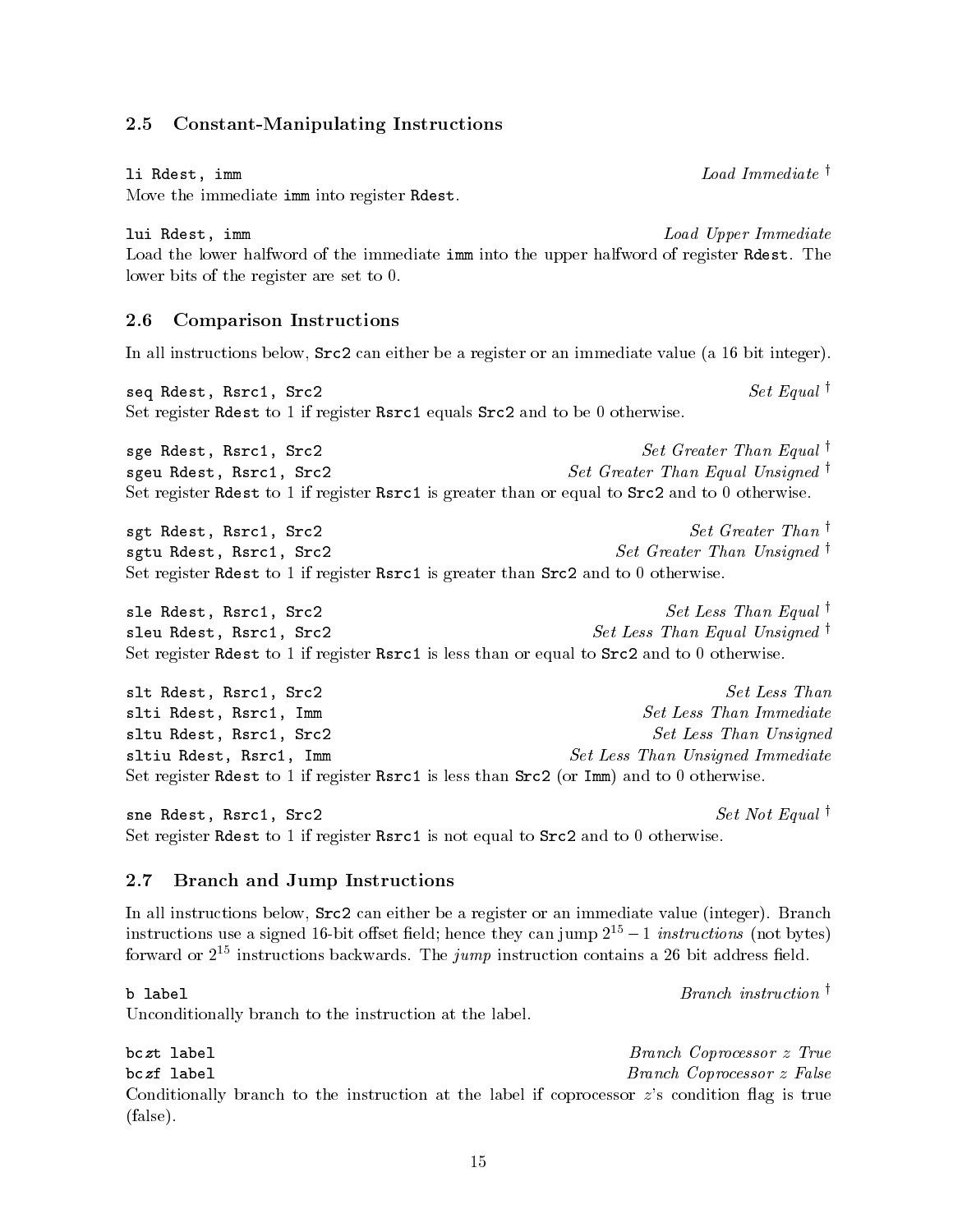bel abel bel same and the control on Equal Structure on Equal Structure on Equal Structure on Equal Structure Conditionally branch to the instruction at the label if the contents of register Rsrc1 equals Src2.

beqz Rsrc, label Branch on Equal Zero  $\dagger$ Conditionally branch to the instruction at the label if the contents of Rsrc equals 0.

bge Rsrc1, Src2, label Branch on Greater Than Equal  $\dagger$ bgeu Rsrc1, Src2, label Branch on GTE Unsigned  $\dagger$ Conditionally branch to the instruction at the label if the contents of register Rsrc1 are greater than or equal to Src2.

bgez Rsrc, label Branch on Greater Than Equal Zero Conditionally branch to the instruction at the label if the contents of Rsrc are greater than or equal to 0.

bgezal Rsrc, label Branch on Greater Than Equal Zero And Link Conditionally branch to the instruction at the label if the contents of Rsrc are greater than or equal to 0. Save the address of the next instruction in register 31.

bgt Rsrc1, Src2, label Branch on Greater Than  $\dagger$ bgtu Rsrc1, Src2, label Branch on Greater Than Unsigned  $\dagger$ Conditionally branch to the instruction at the label if the contents of register Rsrc1 are greater than Src2.

bgtz Rsrc, label Branch on Greater Than Zero Conditionally branch to the instruction at the label if the contents of Rsrc are greater than 0.

ble Rsrc1, Src2, label Branch on Less Than Equal  $\dagger$ bleu Rsrc1, Src2, label Branch on LTE Unsigned  $\dagger$ Conditionally branch to the instruction at the label if the contents of register Rsrc1 are less than or equal to Src2.

blez Rsrc, label Branch on Less Than Equal Zero Conditionally branch to the instruction at the label if the contents of Rsrc are less than or equal to 0.

bgezal Rsrc, label Branch on Greater Than Equal Zero And Link bltzal Rsrc, label Branch on Less Than And Link Conditionally branch to the instruction at the label if the contents of Rsrc are greater or equal to 0 or less than 0, respectively. Save the address of the next instruction in register 31.

blt Rsrc1, Src2, label Branch on Less Than  $\dagger$ bltu Rsrc1, Src2, label Branch on Less Than Unsigned  $^{\dagger}$ Conditionally branch to the instruction at the label if the contents of register Rsrc1 are less than Src2.

bltz Rsrc, label Branch on Less Than Zero Conditionally branch to the instruction at the label if the contents of Rsrc are less than 0.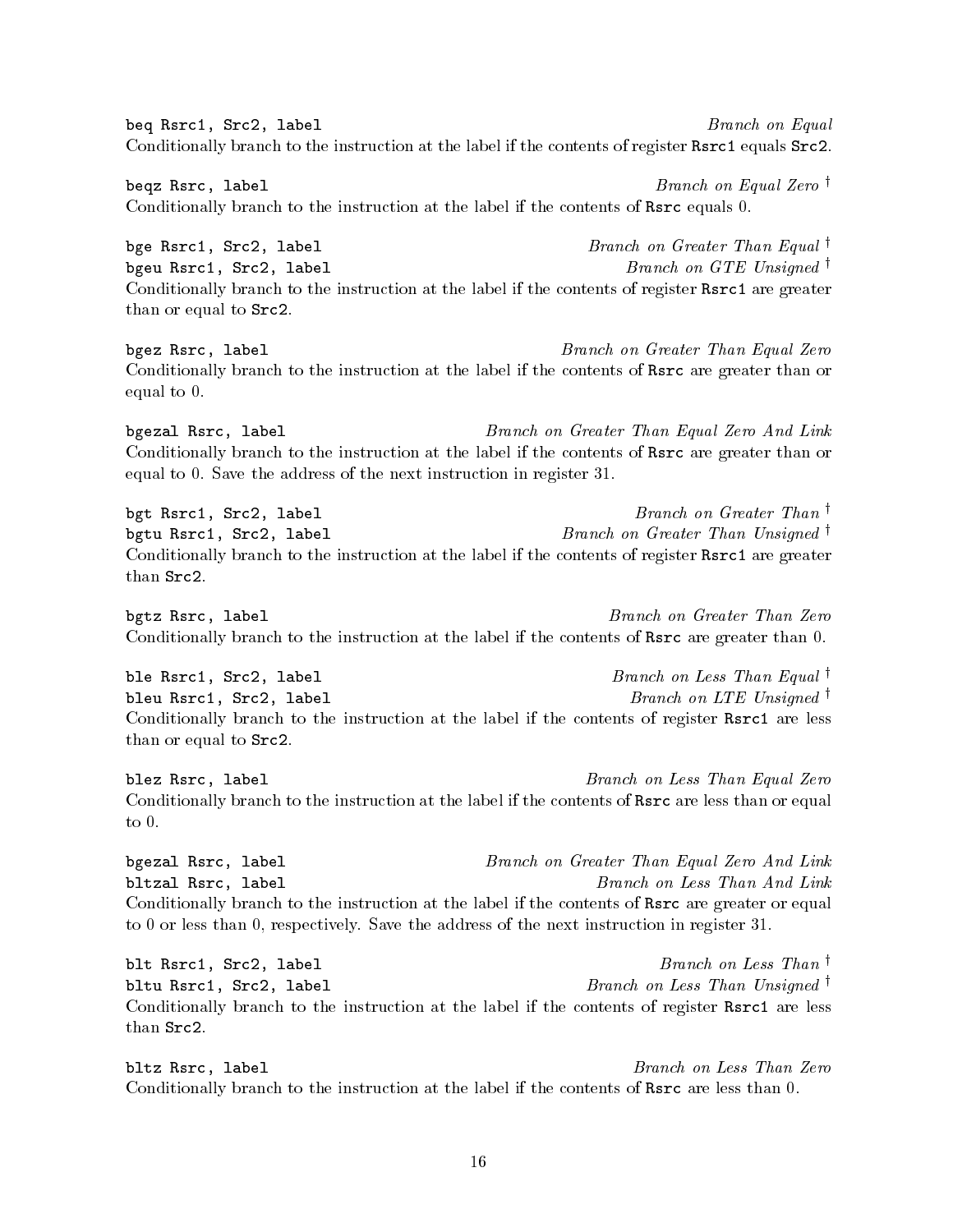| Conditionally branch to the instruction at the label if the contents of register Rsrc1 are not<br>equal to Src2.                                                                               |                                                                                       |
|------------------------------------------------------------------------------------------------------------------------------------------------------------------------------------------------|---------------------------------------------------------------------------------------|
| bnez Rsrc, label<br>Conditionally branch to the instruction at the label if the contents of Rsrc are not equal to 0.                                                                           | Branch on Not Equal Zero <sup>†</sup>                                                 |
| j label<br>Unconditionally jump to the instruction at the label.                                                                                                                               | Jump                                                                                  |
| jal label<br>jalr Rsrc<br>Unconditionally jump to the instruction at the label or whose address is in register Rsrc. Save<br>the address of the next instruction in register 31.               | Jump and Link<br>Jump and Link Register                                               |
| jr Rsrc<br>Unconditionally jump to the instruction whose address is in register Rsrc.                                                                                                          | Jump Register                                                                         |
| <b>Load Instructions</b><br>2.8                                                                                                                                                                |                                                                                       |
| la Rdest, address<br>Load computed <i>address</i> , not the contents of the location, into register Rdest.                                                                                     | Load Address <sup>†</sup>                                                             |
| lb Rdest, address<br>lbu Rdest, address<br>Load the byte at <i>address</i> into register Rdest. The byte is sign-extended by the 1b, but not the<br>1bu, instruction.                          | Load Byte<br>Load Unsigned Byte                                                       |
| ld Rdest, address<br>Load the 64-bit quantity at <i>address</i> into registers Rdest and Rdest $+1$ .                                                                                          | Load Double-Word $\dagger$                                                            |
| lh Rdest, address<br>lhu Rdest, address<br>Load the 16-bit quantity (halfword) at <i>address</i> into register Rdest. The halfword is sign-extended<br>by the 1h, but not the lhu, instruction | Load Halfword<br>Load Unsigned Halfword                                               |
| lw Rdest, address<br>Load the 32-bit quantity (word) at <i>address</i> into register Rdest.                                                                                                    | Load Word                                                                             |
| lwcz Rdest, address<br>Load the word at <i>address</i> into register Rdest of coprocessor $z$ (0-3).                                                                                           | Load Word Coprocessor                                                                 |
| lwl Rdest, address<br>lwr Rdest, address<br>Load the left (right) bytes from the word at the possibly-unaligned <i>address</i> into register Rdest.                                            | Load Word Left<br>Load Word Right                                                     |
| ulh Rdest, address<br>ulhu Rdest, address                                                                                                                                                      | Unaligned Load Halfword <sup>†</sup><br>Unaligned Load Halfword Unsigned <sup>†</sup> |

beli, which is a set of the set of the set of the set of the set of the set of the set of the set of the set of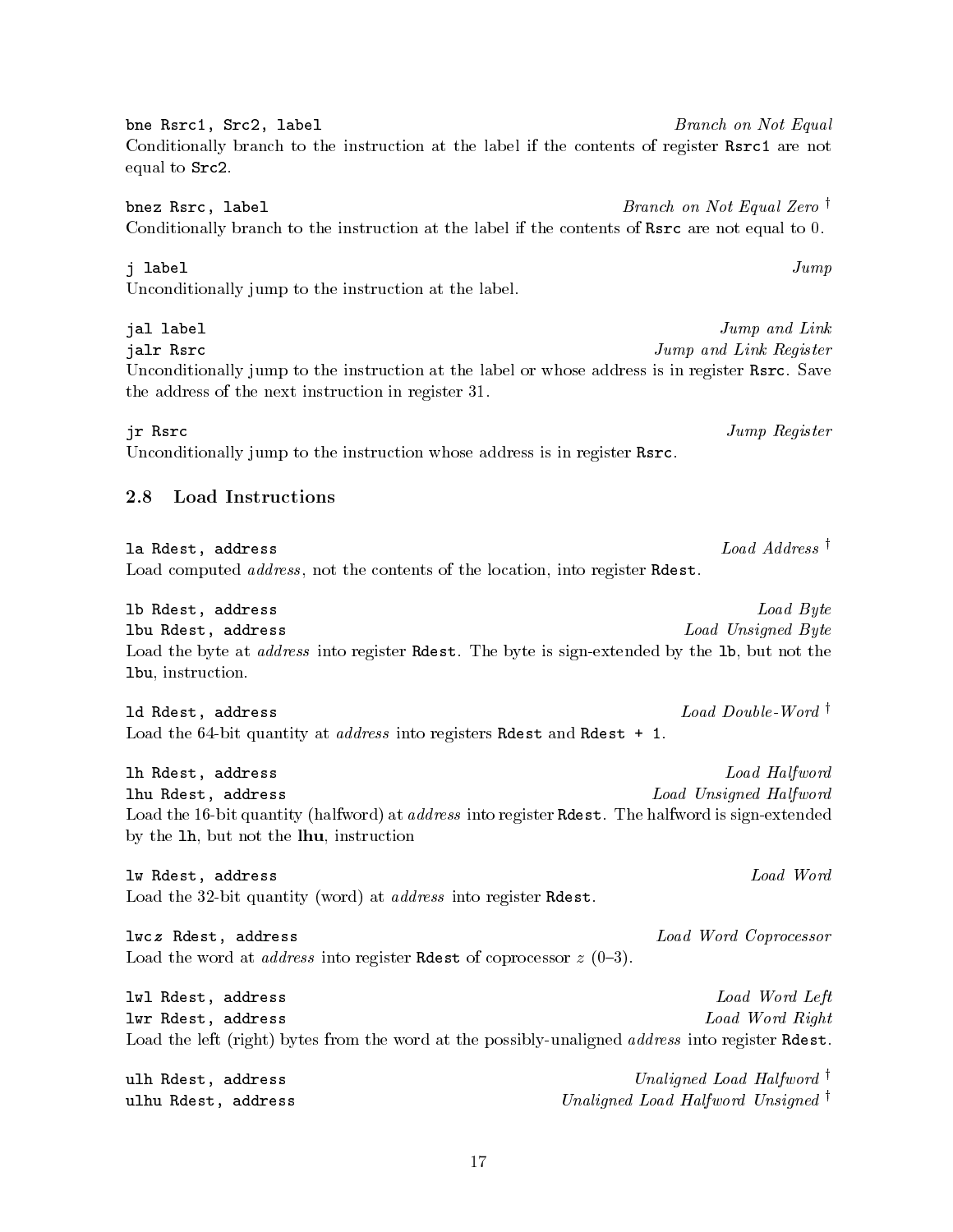halfword is sign-extended by the ulh, but not the ulhu, instruction ulw Rdest, address Unaligned Load Word  $^{\dagger}$ Load the 32-bit quantity (word) at the possibly-unaligned *address* into register Rdest. 2.9 sb Rsrc, address Store Byte Store the low byte from register Rsrc at *address*. sd  $S$ s  $S$ tore  $D$ ouble-Word yn Store Double-Word yn Store Double-Word yn Store Double-Word yn Store Double-Word yn Store Double-Word yn Store Double-Word yn Store Double-Word yn Store Double-Word yn Store Double-Word yn Store the 64-bit quantity in registers Rsrc and Rsrc  $+$  1 at *address*. sh Rsrc, address Store Halfword Store the low halfword from register Rsrc at *address*. sweeper Store Store Words Store Words Store Words Store Words Store Words Store Words Store Words Store Words Store the word from register Rsrc at *address*. swcz Rsrc, address Store Word Coprocessor Store the word from register Rsrc of coprocessor  $z$  at *address*. swl Rsrc, address Store Word Left swr Rsrc, address Store, Word Right Store the left (right) bytes from register Rsrc at the possibly-unaligned *address*. ush Rsrc, address Unaligned Store Halfword  $\dagger$ Store the low halfword from register Rsrc at the possibly-unaligned *address*. Unaligned Store Word  $\dagger$ usw Rsrc, address Store the word from register Rsrc at the possibly-unaligned *address*.

Load the 16-bit quantity (halfword) at the possibly-unaligned *address* into register Rdest. The

move  $\mathtt{Move}$  ,  $\mathtt{Move}$  , and  $\mathtt{Move}$  if the set of  $\mathtt{Move}$  if the set of  $\mathtt{Move}$  if the set of  $\mathtt{Move}$  if the set of  $\mathtt{Move}$  if the set of  $\mathtt{Move}$  if the set of  $\mathtt{Move}$  if the set of  $\mathtt{Move}$  if the set

The multiply and divide unit produces its result in two additional registers, hi and lo. These instructions move values to and from these registers. The multiply, divide, and remainder instructions described above are pseudoinstructions that make it appear as if this unit operates on the general registers and detect error conditions such as divide by zero or overflow.

mfhi Rdest Move From hi mflo Rdest Move From lo Move the contents of the hi (lo) register to register Rdest.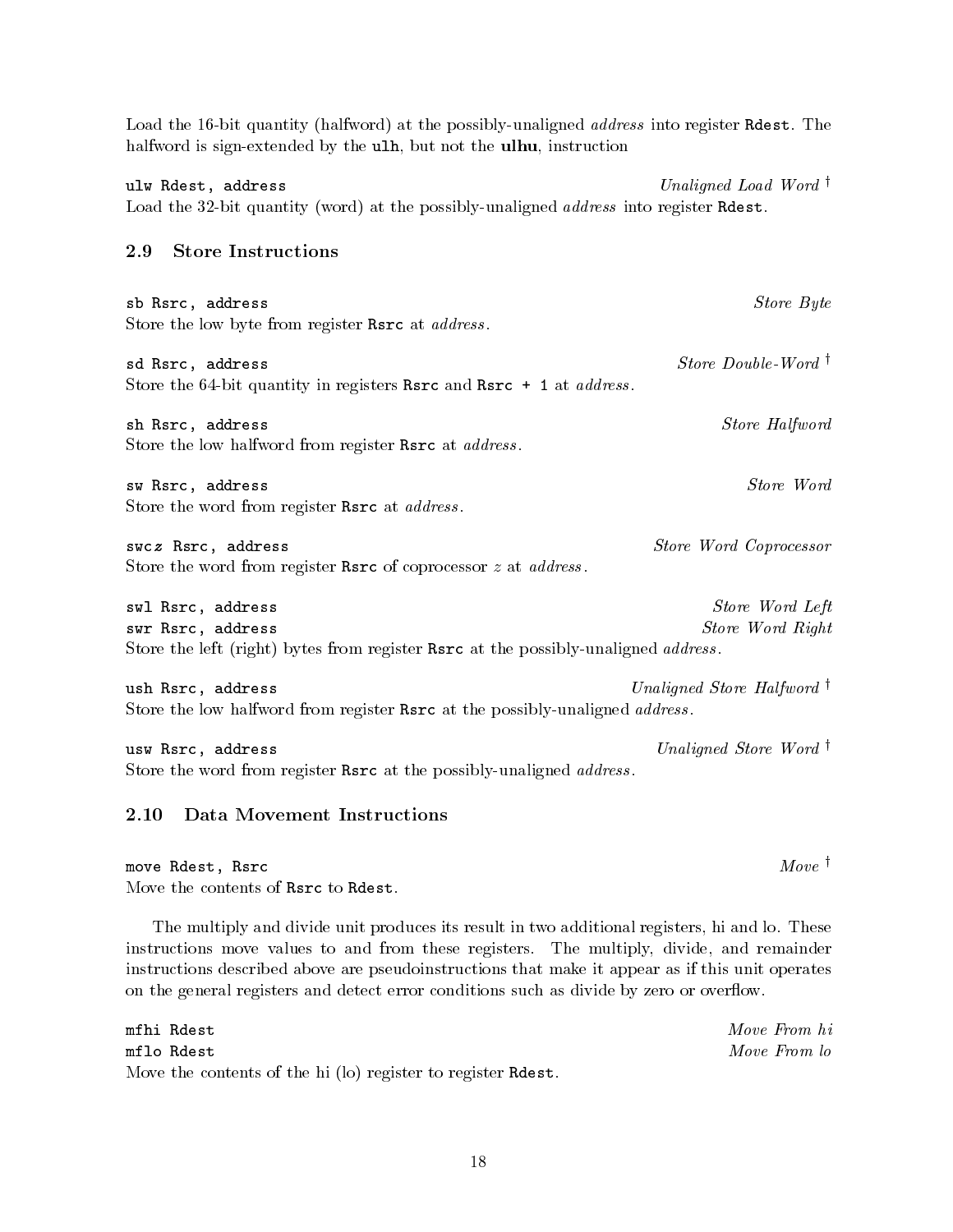Coprocessors have their own register sets. These instructions move values between these registers and the CPU's registers.

mfcz Rdest, CPsrc  $Move$  From Coprocessor z Move the contents of coprocessor z's register CPsrc to CPU register Rdest.

mfc1.dMove Double From Coprocessor  $1^{\dagger}$ Move the contents of floating point registers  $FRsrc1$  and  $FRsrc1 + 1$  to CPU registers Rdest and Rdest <sup>+</sup> 1.

mtcz Rsrc, CPdest  $Move\ To\ Copprocessor$ Move the contents of CPU register Rsrc to coprocessor <sup>z</sup>'s register CPdest.

# 2.11 Floating Point Instructions

The MIPS has a floating point coprocessor (numbered 1) that operates on single precision (32bit) and double precision (64-bit) floating point numbers. This coprocessor has its own registers, which are numbered  $$f0-$f31$ . Because these registers are only 32-bits wide, two of them are required to hold doubles. To simplify matters, floating point operations only use even-numbered registers—including instructions that operate on single floats.

Values are moved in or out of these registers a word (32-bits) at a time by lwc1, swc1, mtc1, and mfc1 instructions described above or by the l.s, l.d, s.s, and s.d pseudoinstructions described below. The flag set by floating point comparison operations is read by the CPU with its bc1t and bc1f instructions.

In all instructions below, FRdest, FRsrc1, FRsrc2, and FRsrc are floating point registers  $(e.g., $f2)$ .

abs.d FRdest, FRsrc Floating Point Absolute Value Double abs.s FRdest, FRsrc Floating Point Absolute Value Single Compute the absolute value of the floating float double (single) in register **FR**src and put it in register FRdest.

add.d FRdest, FRsrc1, FRsrc2 Floating Point Addition Double add.s FRdest, FRsrc1, FRsrc2 Floating Point Addition Single Compute the sum of the floating float doubles (singles) in registers **FRsrc1** and **FRsrc2** and put it in register FRdest.

c.eq.d FRsrc1, FRsrc2 Compare Equal Double c.eq.s FRsrc1, FRsrc2 Compare Equal Single Compare the floating point double in register FRsrc1 against the one in FRsrc2 and set the floating point condition flag true if they are equal.

c.le.d FRsrc1, FRsrc2 Compare Less Than Equal Double c.le.s FRsrc1, FRsrc2 Compare Less Than Equal Single Compare the floating point double in register FRsrc1 against the one in FRsrc2 and set the floating point condition flag true if the first is less than or equal to the second.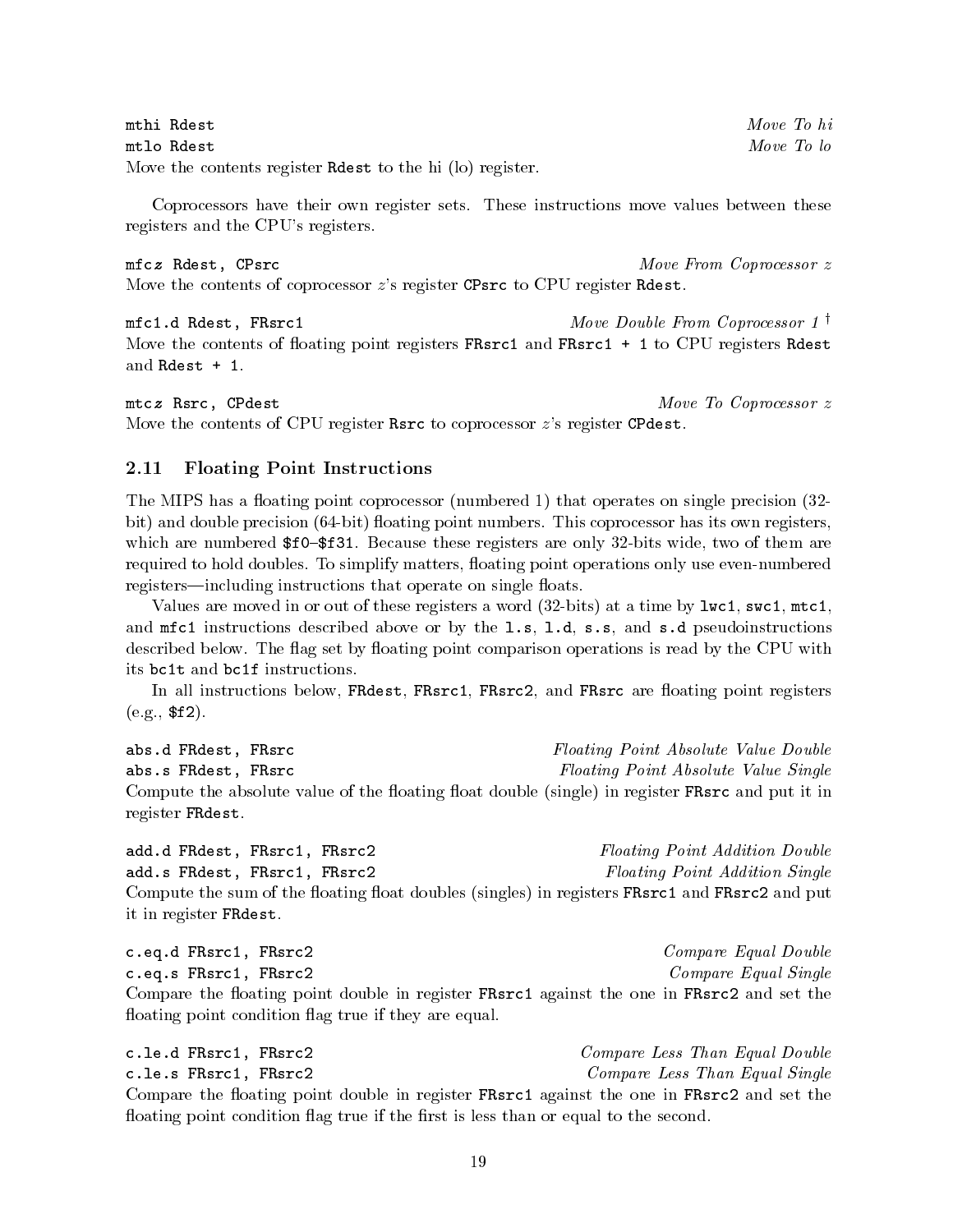c.lt.d FRsrc1, FRsrc2 Compare Less Than Double c.lt.s FRsrc1, FRsrc2 Compare Less Than Single Compare the floating point double in register FRsrc1 against the one in FRsrc2 and set the condition flag true if the first is less than the second. cvt.d.s FRdest, FRsrc Convert Single to Double cvt.d.w FRdest, FRsrc Convert Integer to Double Convert the single precision floating point number or integer in register FRsrc to a double precision number and put it in register FRdest. cvt.s.d FRdest, FRsrc Convert Double to Single cvt.s.w FRdest, FRsrc Convert Integer to Single Convert the double precision floating point number or integer in register FRsrc to a single precision number and put it in register FRdest. cvt.w.d FRdest, FRsrc Convert Double to Integer cvt.w.s FRdest, FRsrc Convert Single to Integer Convert the double or single precision floating point number in register FRsrc to an integer and put it in register FRdest. div.d FRdest, FRsrc1, FRsrc2 Floating Point Divide Double div.s FRdest, FRsrc1, FRsrc2 Floating Point Divide Single Compute the quotient of the floating float doubles (singles) in registers FRsrc1 and FRsrc2 and put it in register FRdest. 1.d FRdest, address  $Load \ Floding \ Point \ Double \dagger$ 1.s FRdest, address Load Floating Point Single  $\dagger$ Load the floating float double (single) at address into register FRdest. mov.dMove Floating Point Double mov.s FRdest, FRsrc Move Floating Point Single Move the floating float double (single) from register FRsrc to register FRdest. mul.d FRdest, FRsrc1, FRsrc2 Floating Point Multiply Double mul.s FRdest, FRsrc1, FRsrc2 Floating Point Multiply Single Compute the product of the floating float doubles (singles) in registers FRsrc1 and FRsrc2 and put it in register FRdest. neg.d Frances (Barbara) – 1990 – 1990 – 1990 – 1990 – 1990 – 1990 – 1990 – 1990 – 1990 – 1990 – 1990 – 1990 – 1 neg.s Fransk provinse Singles Singles Singles Singles Singles Singles Singles Singles Singles Singles Singles Negate the floating point double (single) in register FRsrc and put it in register FRdest. s.d FRdest, address Store Floating Point Double  $\dagger$ s.s FRdest, address Store Floating Point Single  $\dagger$ Store the floating float double (single) in register FRdest at address.

sub.d FRdest, FRsrc1, FRsrc2 Floating Point Subtract Double sub.s FRdest, FRsrc1, FRsrc2 Floating Point Subtract Single Compute the difference of the floating float doubles (singles) in registers FRsrc1 and FRsrc2 and put it in register FRdest.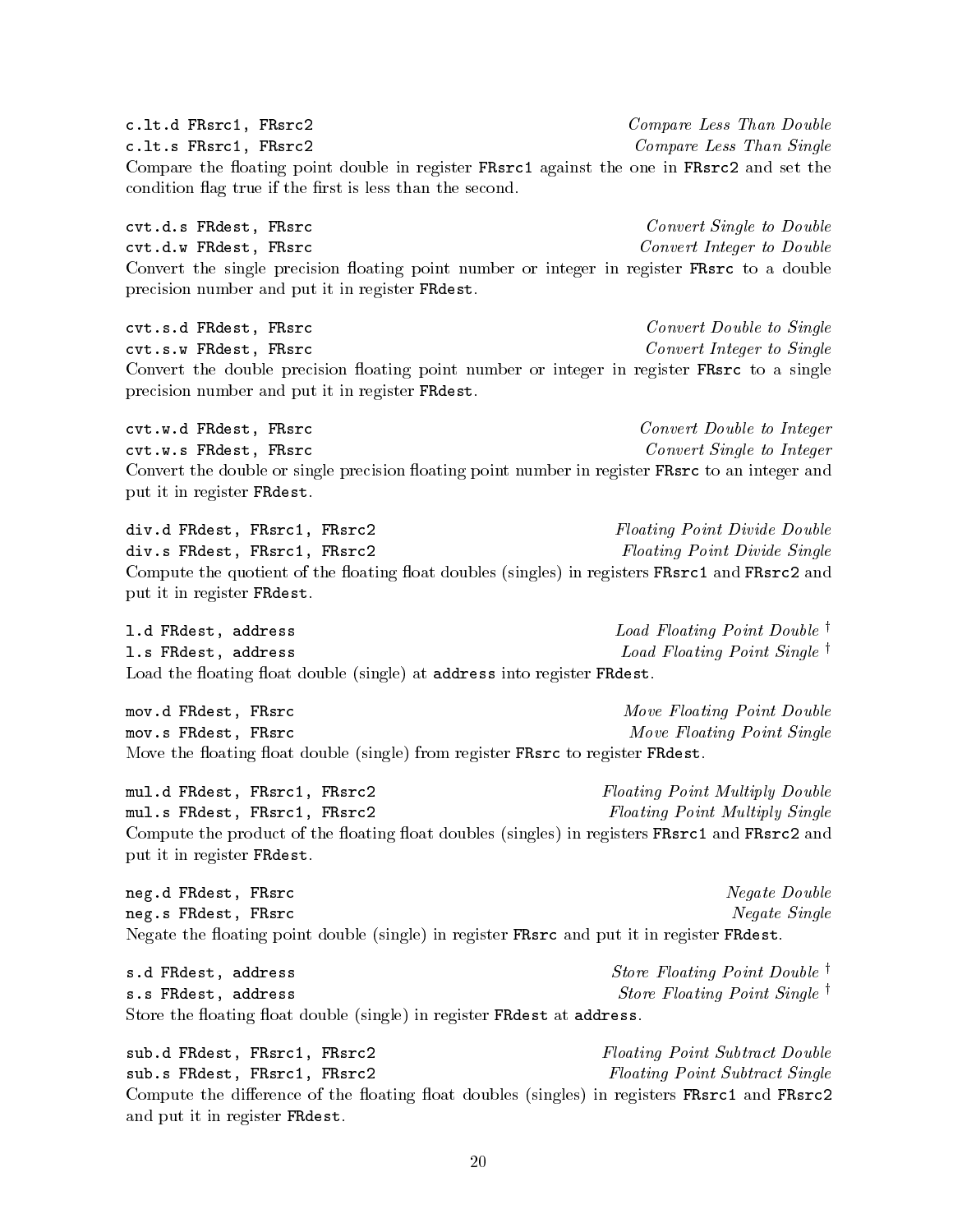

Figure 5: Layout of memory.

# 2.12 Exception and Trap Instructions

rfeRestore the Status register.

syscall

Register \$v0 contains the number of the system call (see Table 1) provided by SPIM.

# break

Cause exception  $n$ . Exception 1 is reserved for the debugger.

# nopDo nothing.

#### 3Memory Usage

The organization of memory in MIPS systems is conventional. A program's address space is composed of three parts (see Figure 5).

At the bottom of the user address space (0x400000) is the text segment, which holds the instructions for a program.

Above the text segment is the data segment (starting at 0x10000000), which is divided into two parts. The static data portion contains objects whose size and address are known to the

Return From Exception

No operation

System Call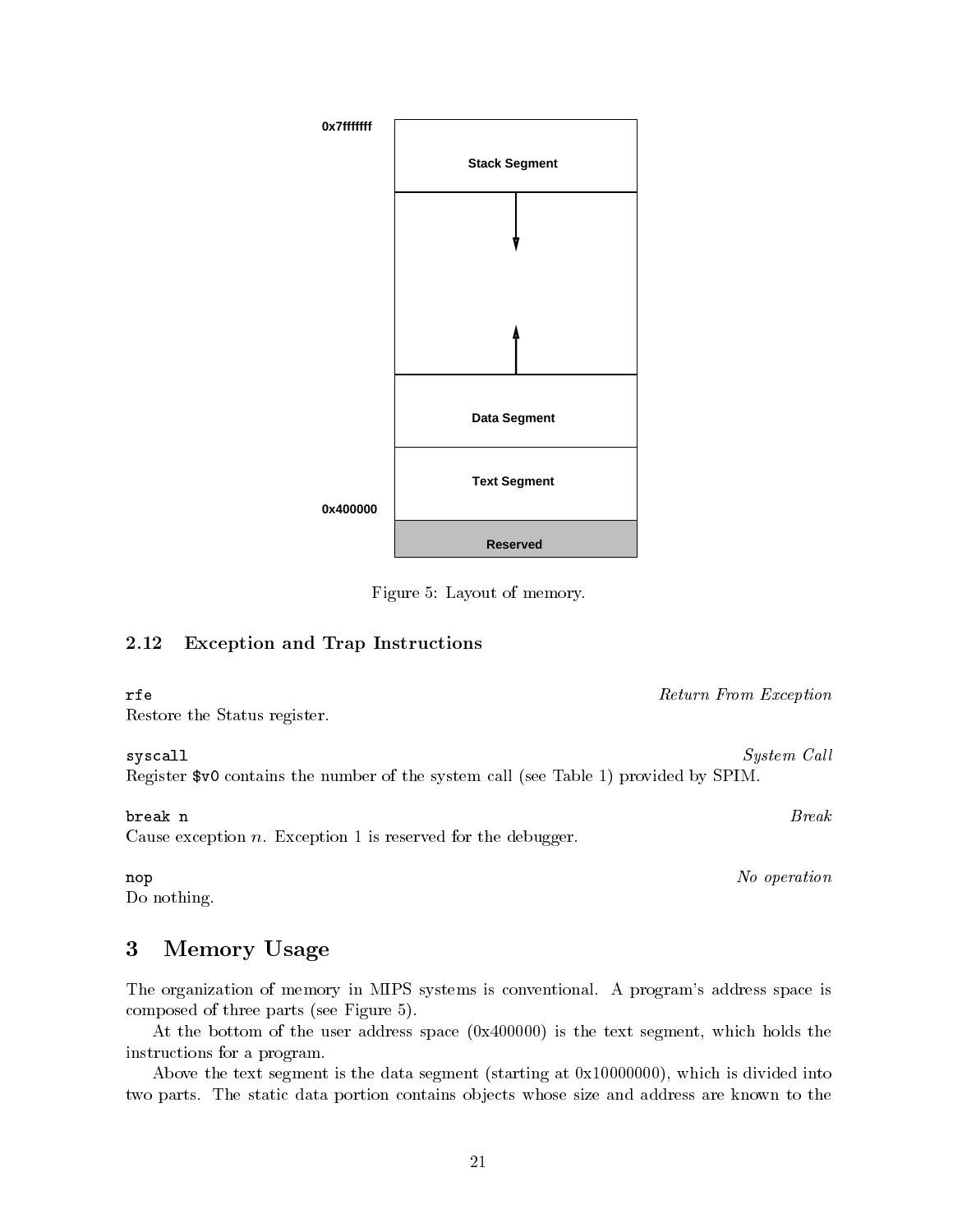

Figure 6: Layout of a stack frame. The frame pointer points just below the last argument passed on the stack. The stack pointer points to the last word in the frame.

compiler and linker. Immediately above these objects is dynamic data. As a program allocates space dynamically (i.e., by malloc), the sbrk system call moves the top of the data segment up.

The program stack resides at the top of the address space  $(0x7ffffff)$ . It grows down, towards the data segment.

#### 4 Calling Convention  $\overline{\phantom{a}}$

The calling convention described in this section is the one used by  $\textit{gcc}$ , not the native MIPS compiler, which uses a more complex convention that is slightly faster.

Figure 6 shows a diagram of a stack frame. A frame consists of the memory between the frame pointer (\$fp), which points to the word immediately after the last argument passed on the stack, and the stack pointer  $(\frac{2}{5})$ , which points to the last word in the frame. As typical of Unix systems, the stack grows down from higher memory addresses, so the frame pointer is above stack pointer.

The following steps are necessary to effect a call:

- 1. Pass the arguments. By convention, the first four arguments are passed in registers  $a_0$  $\mathbf{y}$  as (the ignore through simpler compilers may choose to ignore this convention and pass all arguments are  $\mathbf{y}$ via the stack). The remaining arguments are pushed on the stack.
- 2. Save the caller-saved registers. This includes registers  $$t0-$t9$ , if they contain live values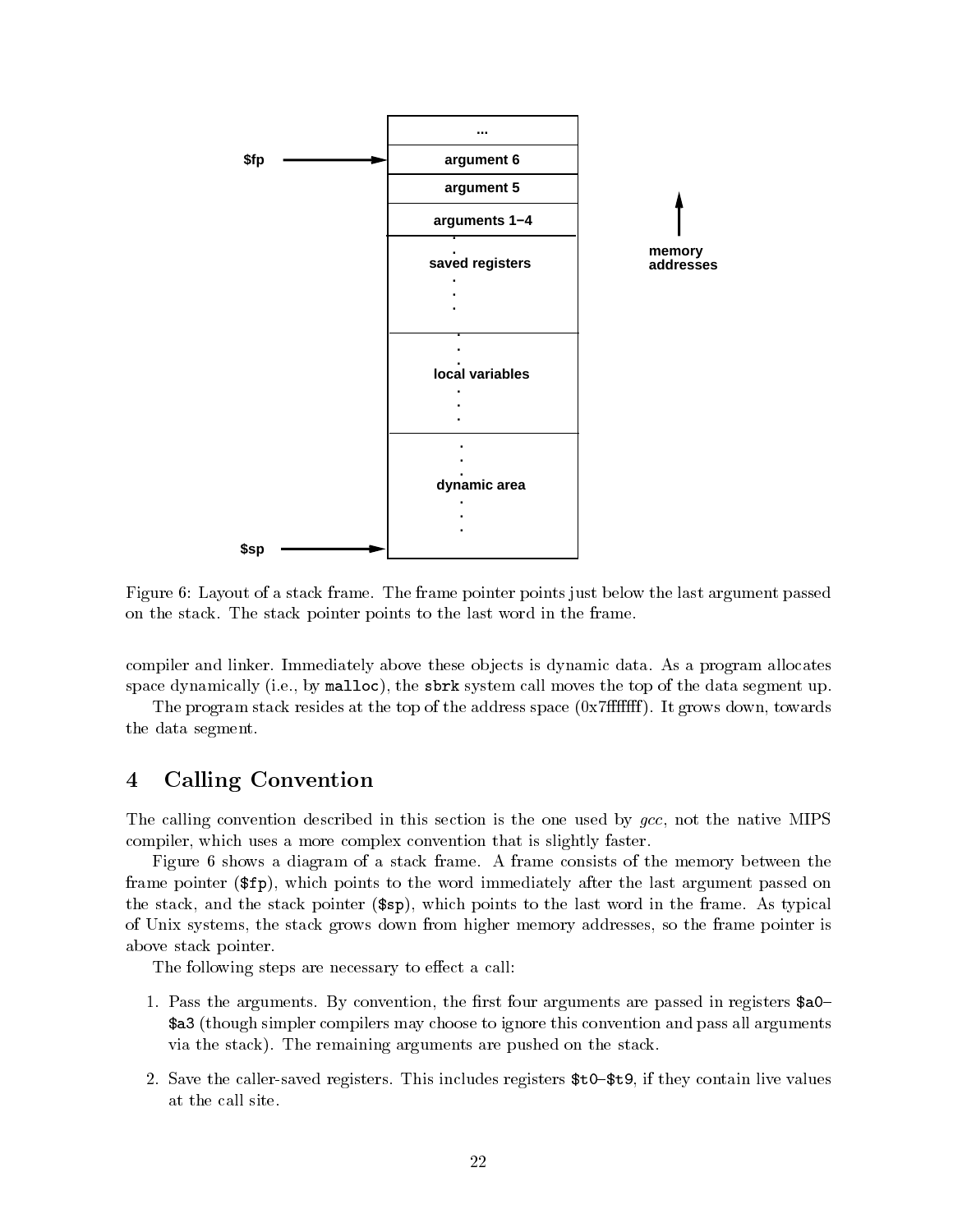3. Execute a jal instruction.

Within the called routine, the following steps are necessary:

- 1. Establish the stack frame by subtracting the frame size from the stack pointer.
- 2. Save the callee-saved registers in the frame. Register \$fp is always saved. Register \$ra needs to be saved if the routine itself makes calls. Any of the registers  $$s0-\$s7$  that are used by the callee need to be saved.
- 3. Establish the frame pointer by adding the stack frame size 4 to the address in \$sp.

Finally, to return from a call, a function places the returned value into \$v0 and executes the following steps:

- 1. Restore any callee-saved registers that were saved upon entry (including the frame pointer  $$fp$ ).
- 2. Pop the stack frame by adding the frame size to \$sp.
- 3. Return by jumping to the address in register \$ra.

#### $\overline{5}$ Input and Output

In addition to simulating the basic operation of the CPU and operating system, SPIM also simulates a memory-mapped terminal connected to the machine. When a program is "running," SPIM connects its own terminal (or a separate console window in xspim) to the processor. The program can read characters that you type while the processor is running. Similarly, if SPIM executes instructions to write characters to the terminal, the characters will appear on SPIM's terminal or console window. One exception to this rule is control-C: it is not passed to the processor, but instead causes SPIM to stop simulating and return to command mode. When the processor stops executing (for example, because you typed control-C or because the machine hit a breakpoint), the terminal is reconnected to SPIM so you can type SPIM commands. To use memory-mapped IO, spim or xspim must be started with the -mapped io flag.

The terminal device consists of two independent units: a receiver and a transmitter. The receiver unit reads characters from the keyboard as they are typed. The transmitter unit writes characters to the terminal's display. The two units are completely independent. This means, for example, that characters typed at the keyboard are not automatically "echoed" on the display. Instead, the processor must get an input character from the receiver and re-transmit it to echo it.

The processor accesses the terminal using four memory-mapped device registers, as shown in Figure 7. "Memory-mapped" means that each register appears as a special memory location. The Receiver Control Register is at location 0xffff0000; only two of its bits are actually used. Bit 0 is called "ready": if it is one it means that a character has arrived from the keyboard but has not yet been read from the receiver data register. The ready bit is read-only: attempts to write it are ignored. The ready bit changes automatically from zero to one when a character is typed at the keyboard, and it changes automatically from one to zero when the character is read from the receiver data register.

Bit one of the Receiver Control Register is \interrupt enable". This bit may be both read and written by the processor. The interrupt enable is initially zero. If it is set to one by the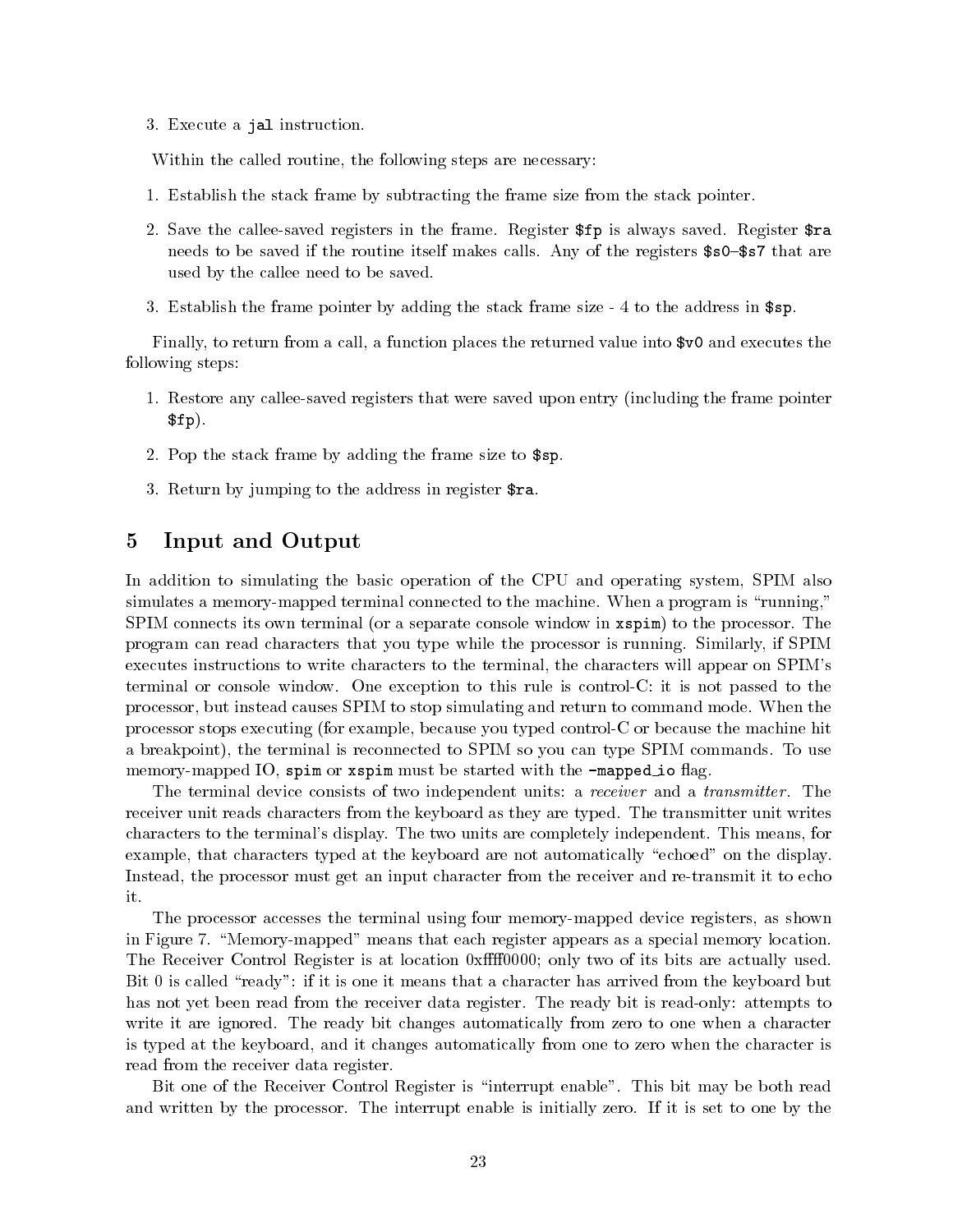

Figure 7: The terminal is controlled by four device registers, each of which appears as a special memory location at the given address. Only a few bits of the registers are actually used: the others always read as zeroes and are ignored on writes.